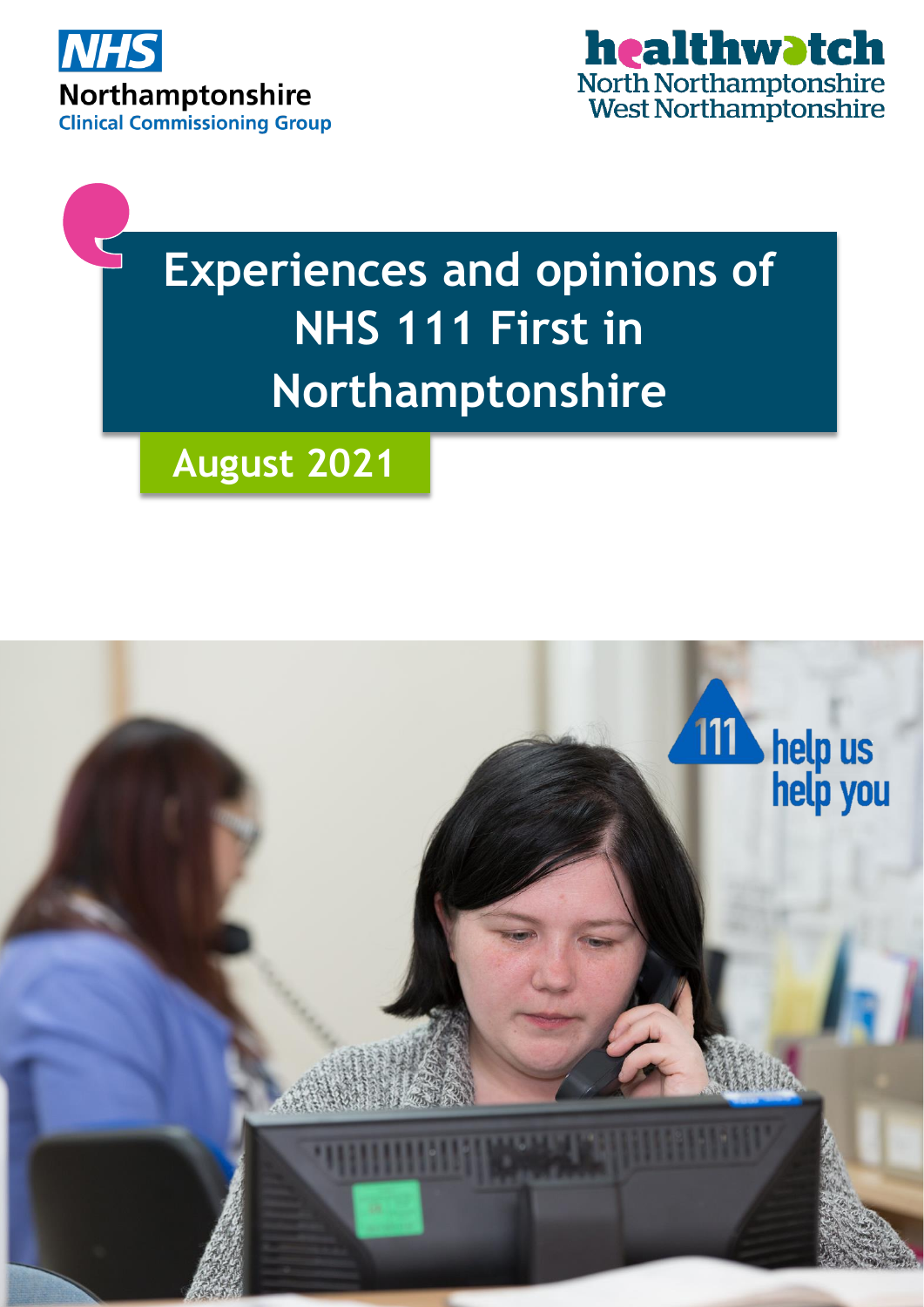# <span id="page-1-0"></span>**Contents**

| Basic and further demographics of those who attended an A&E time slot31 |
|-------------------------------------------------------------------------|
|                                                                         |
|                                                                         |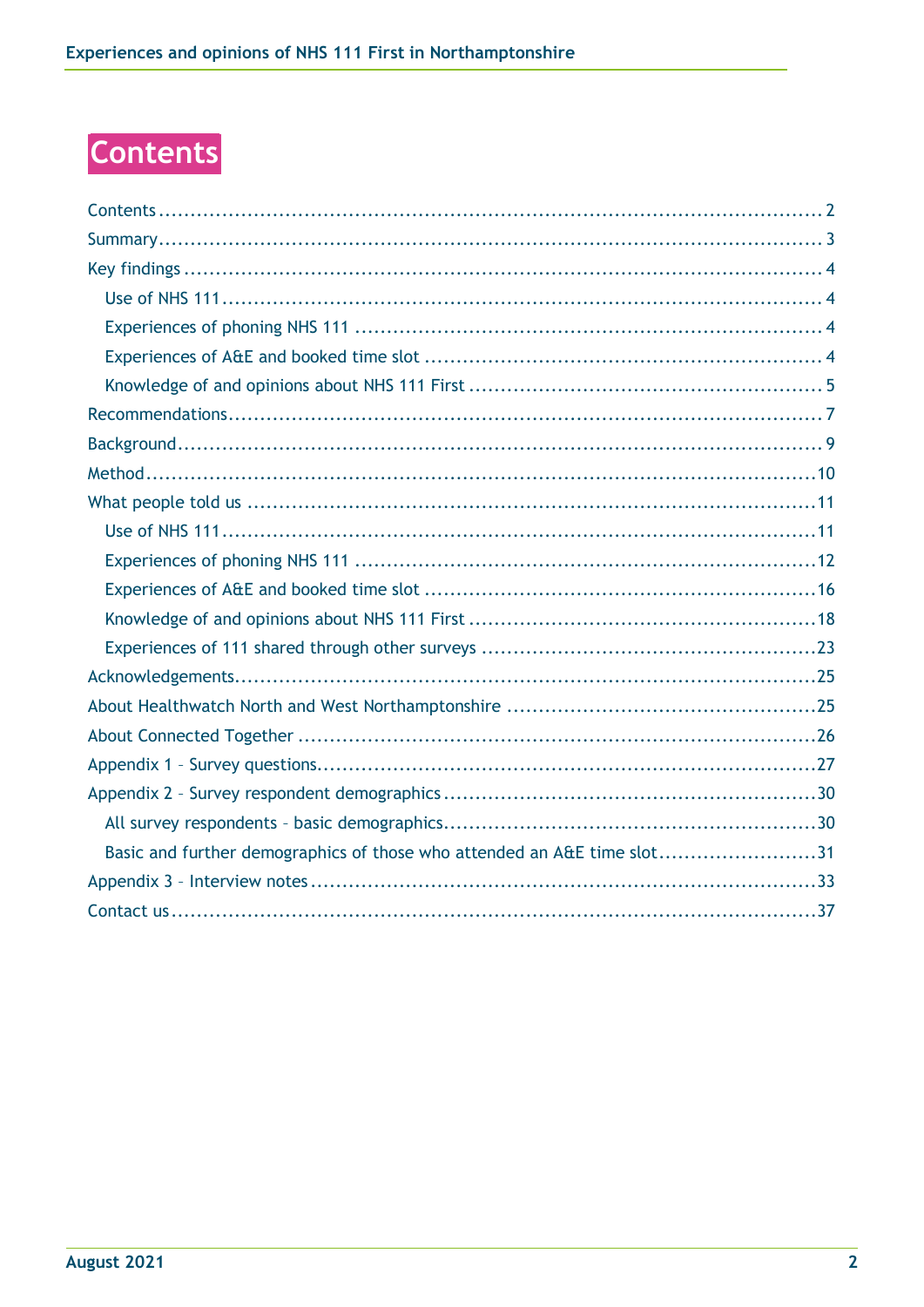# <span id="page-2-0"></span>**Summary**

**NHS 111 First is a new national programme, which encourages people with an urgent, but not life-threatening health problem, to contact NHS 111 before attending an Emergency Department (A&E). By doing this they can be directed straight to the right service for their needs. The new system went live in Northamptonshire at the end of 2020. With NHS Northamptonshire Clinical Commissioning Group (CCG), Healthwatch North and West Northamptonshire sought to find out what people thought of this new service and to hear the experiences of those who had used NHS 111 since the new service began.**

We were particularly interested in hearing the experiences of those who had phoned NHS 111 and been given a time slot to attend A&E. Nine of the people we spoke to had this experience and were mostly positive about the service provided by 111 and A&E. They also felt that the time they had to wait to be seen in A&E was reasonable and gave some suggestions about how the experience could run more smoothly, including having a separate reception in A&E.

We also heard from those who had phoned 111 but were not given a time slot for A&E as other outcomes were more appropriate, such as an ambulance being sent. Four of the eight people we interviewed had experienced communication difficulties when using 111 on the phone and online and made suggestions for how the service could be improved for people with difficulty hearing or understanding.

Survey respondents with a hearing impairment or hearing loss also highlighted the difficulties they faced accessing a telephone-based service.

The majority of both those who had needed urgent care recently, and those who had not, thought that contacting NHS 111 First to book a time slot at A&E before attending was a good way of accessing urgent healthcare services, although more of those with a hearing or sight impairment had concerns. Over three-quarters of all survey respondents said they were likely to call NHS 111 next time they had an urgent medical problem.

Comments from those who thought the new system was a good idea showed a belief that having a time slot booked could reduce the time they had to wait. However, some of those who had used the new system did not feel that the waiting time was reduced, highlighting a need to clarify what people could expect from this aspect of the service.

#### **CCG Comments**

Our thanks to Healthwatch for undertaking this valuable piece of analysis.

We acknowledge the comments made within the feedback and through the 111 First / streaming group we will seek to address the comments and recommendations made particularly in reference to how we communicate and set expectations. This will help us to refresh our communication plan but also inform the priorities as we roll out the streaming and re-direction tool.

Managing people's expectation is really important and the information that 111 provide to them is key - particularly around informing patients that they are being given an arrival slot as opposed to a set appointment time.

The comments about patients being kept informed whilst in the department for example, wait times and where to go etc; is valuable and we will work with the A&E teams to address this and indeed the teams are already looking at bringing in some additional screens on which we can share notices/wait times and relevant patient information whilst in the department.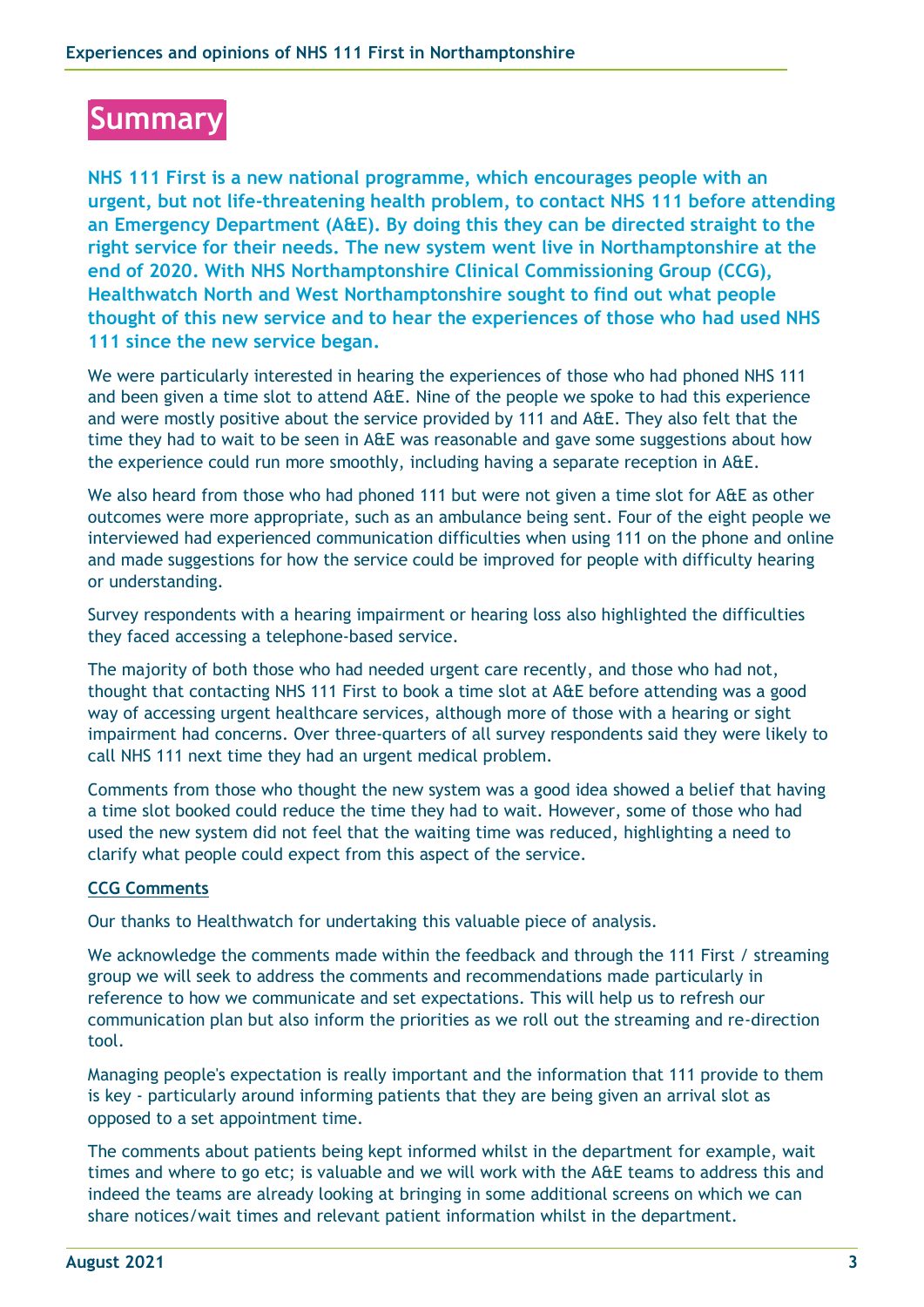We will work to incorporate the findings and recommendations in this report into our communication strategy whilst also continuing to seek on going opinion from users on the actions we take.

<span id="page-3-0"></span>

### <span id="page-3-1"></span>**Use of NHS 111**

- One-quarter of the 131 survey respondents (25%, 33 people) felt they had needed to attend A&E since 23 October 2020, when the NHS 111 First system was introduced in Northamptonshire.
- 22 of the 33 survey respondents (63%) who felt they had needed to attend A&E had called NHS 111 before attending. Reasons for not calling 111 first were that it was a crisis situation and/or they felt going directly to A&E would be quicker.

### <span id="page-3-2"></span>**Experiences of phoning NHS 111**

- Eight of the 22 survey respondents (36%) who needed A&E and did phone 111 and one of the eight people interviewed were booked a time slot at A&E.
- Going to A&E by ambulance, being called back by a health professional (some more promptly than others), making their own way to A&E, or being sent to another service were the main outcomes of calling 111 for those who did not have a time slot booked at A&E.
- Four of the people interviewed highlighted communications issues that made it difficult for them to use 111 on the phone and online, including finding the automated options menu and questions confusing (particularly those with dementia, learning disability and those for whom English is a second language). One person had been hung up on in the past because their condition caused slurred speech and one struggled to hear the questions.

"There needs to be more support for those who cannot hear on the phone and just the option of going online is not good enough."

"It would help if the 111 phone menu had an option saying "if you are unsure about what you are being asked please press…" to help those who are confused by the questions."

 Five survey respondents also highlighted the issues people with a hearing impairment or hearing loss experience when using 111, especially that accessing the service was difficult for them, that they needed to rely on others to phone for them and how they felt worried about falling ill or excluded from using services.

"NHS 111 is not accessible for the deaf and hard of hearing who cannot hear on the telephone. What alternative methods have been put in place? We shouldn't have to worry about finding people to telephone on our behalf especially for families that all have some level of hearing loss."

### <span id="page-3-3"></span>**Experiences of A&E and booked time slot**

 Seven of the eight survey respondents who had a time slot booked at A&E found this to be a very good (six) or good (one) experience from 111.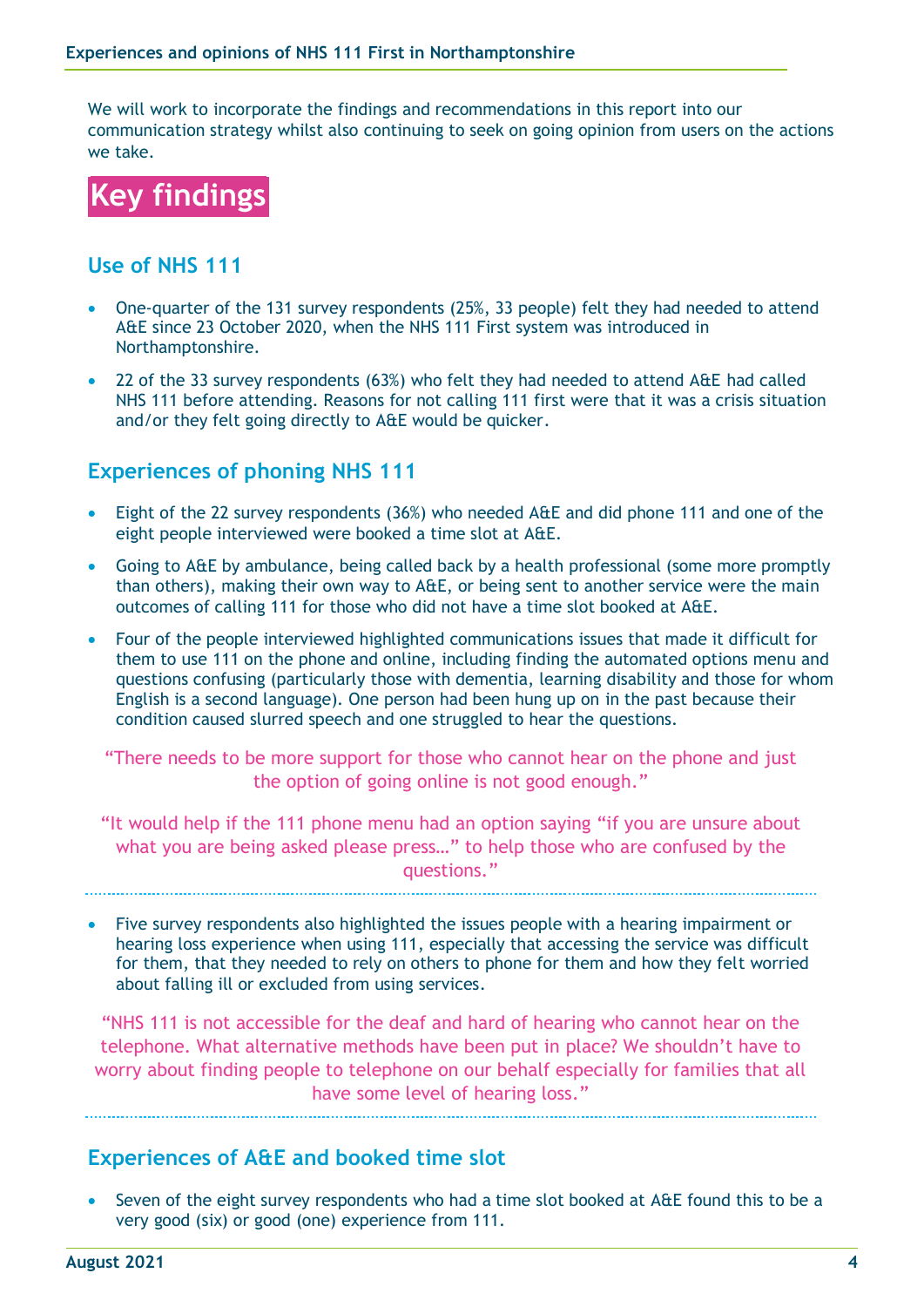- Once they arrived at A&E, four of the eight said that A&E were expecting them, with the other four not being sure, and three of the eight said that A&E did have the information they had provided to 111.
- Seven of the eight felt that the time they had to wait between arriving and being seen was reasonable.
- People had different opinions about whether having a booked time slot impacted in how quickly they were seen. Three people thought that the time slot did have an impact.
- Most people had a positive experience of attending A&E by this route. Seven of the eight people rated their experience as 'very good' (four) or 'good' (three).
- Two said they were seen quickly and one that they were seen in a reasonable time. One other person said it was efficient, another that it was a good process, and another that it was a good way to triage and that this should be promoted to encourage people to call 111.
- Two people felt that some information was lacking (about where services were and who could visit), and one suggested a separate reception would help as they had to queue outside at the time of their booked slot.

"Even though I had an appointment booked and arrived 10 minutes before the appointment time I had to wait in a queue outside for 30 mins before I could get to the desk to tell them I had an appointment. I think a separate queue or desk for people with appointments should speed this up even more."

"Very smooth process and I think the receptionist in A&E was expecting me, it took her some time to find my records. I was directed to the Minor Injuries and Minor Illness (MIAMI) clinic and waited to be seen. In MIAMI there was no indication on what you should do … there was no indication on how long you should expect to wait. … Good process just let down by a lack of information and clear instructions [in MIAMI]."

### <span id="page-4-0"></span>**Knowledge of and opinions about NHS 111 First**

- 37% of the people who completed the survey were already aware that NHS 111 could book a time slot for A&E.
- Three-quarters (75%) of people thought that contacting NHS 111 First to book a time slot at A&E before attending was a good way of accessing urgent healthcare services rising to 81% when just looking at those who were already aware of the service and 91% (20 of 22) when looking at those who had needed A&E recently and had phoned 111 before attending.
- Fewer people with a hearing or sight impairment thought it was a good way to access urgent healthcare and had reservations about the service, although 64% (18 of 28) still agreed it was a good idea.
- Having learnt that 111 could book a timeslot for A&E, over three-quarters (78%) were either very likely (50%) or somewhat likely (28%) to call NHS 111 next time they had an urgent medical problem. Seventeen people (13%) were very unlikely (8%) or somewhat unlikely (5%) to do so.
- One-quarter (25%, 7 people) of the 28 who said they had a hearing or sight impairment were very unlikely to call NHS 111 next time they had an urgent medical problem, and a further three people were somewhat unlikely to. Eighteen people (65%) were likely to call 111.
- Comments from those who thought the new system was a good idea but had not used it showed a belief that having a time slot booked could reduce the time they had to wait.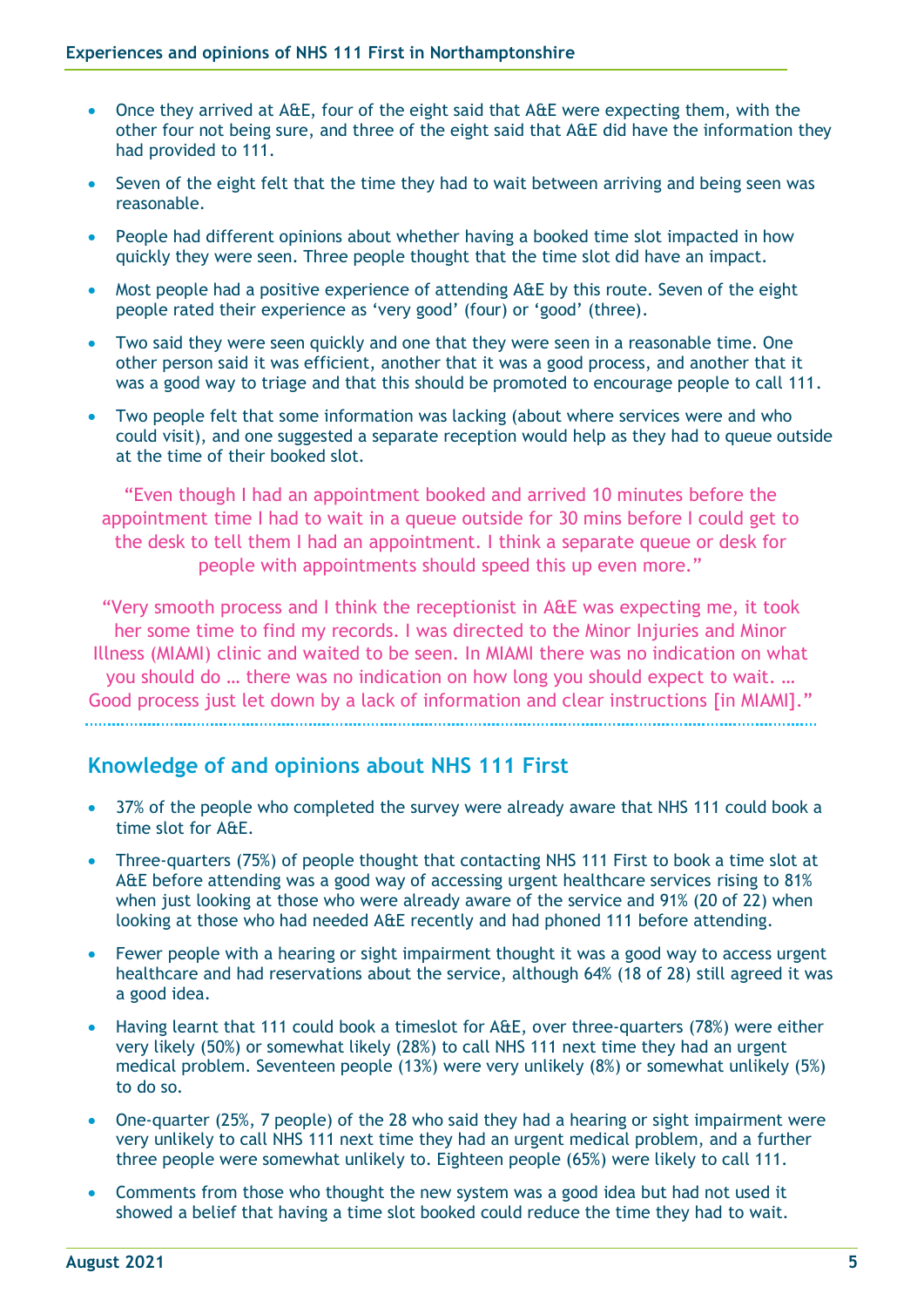However, some of those who had used the new system did not feel that the waiting time was reduced and two others highlighted that people could expect shorter waiting times from this system and be disappointed if that was not the case.

"I believe having an appointment system for more minor illnesses and injuries is beneficial to the NHS and the individual. If properly structured and used it will allow for shorter waiting times and reduce pressure on the surface."

He has seen how busy A&E is and did not know that 111 can book you in for a timed slot. He said that if this was known people would probably be more inclined to call 111 rather than just show up. He thinks that slot booking is a good idea if you are actually seen quicker, but that people will get irate if they have a slot booked and it doesn't make any difference to the time waited.

 Others told us about previous positive experiences of using 111 and suggested the need to educate people about how to use 111 and when to attend A&E.

"More information needs to be out there to make people aware of all the benefits [and what] calling 111 [can] do."

 Those who did not think NHS 111 First was a good idea had concerns about being misdiagnosed or delaying necessary care, especially if people call 111 when they should have called 999. They also highlighted the need to ensure A&E is only used in emergencies.

"Polite and courteous people may well [wrongly] use that number when their needs may be very serious and life threatening. I have severe reservations that the 'turn up at the front door' people … would be disadvantaged because they didn't use the 'system'. A great deal of thought and trials needed before any roll out. People need to have confidence in a new system. And that takes time."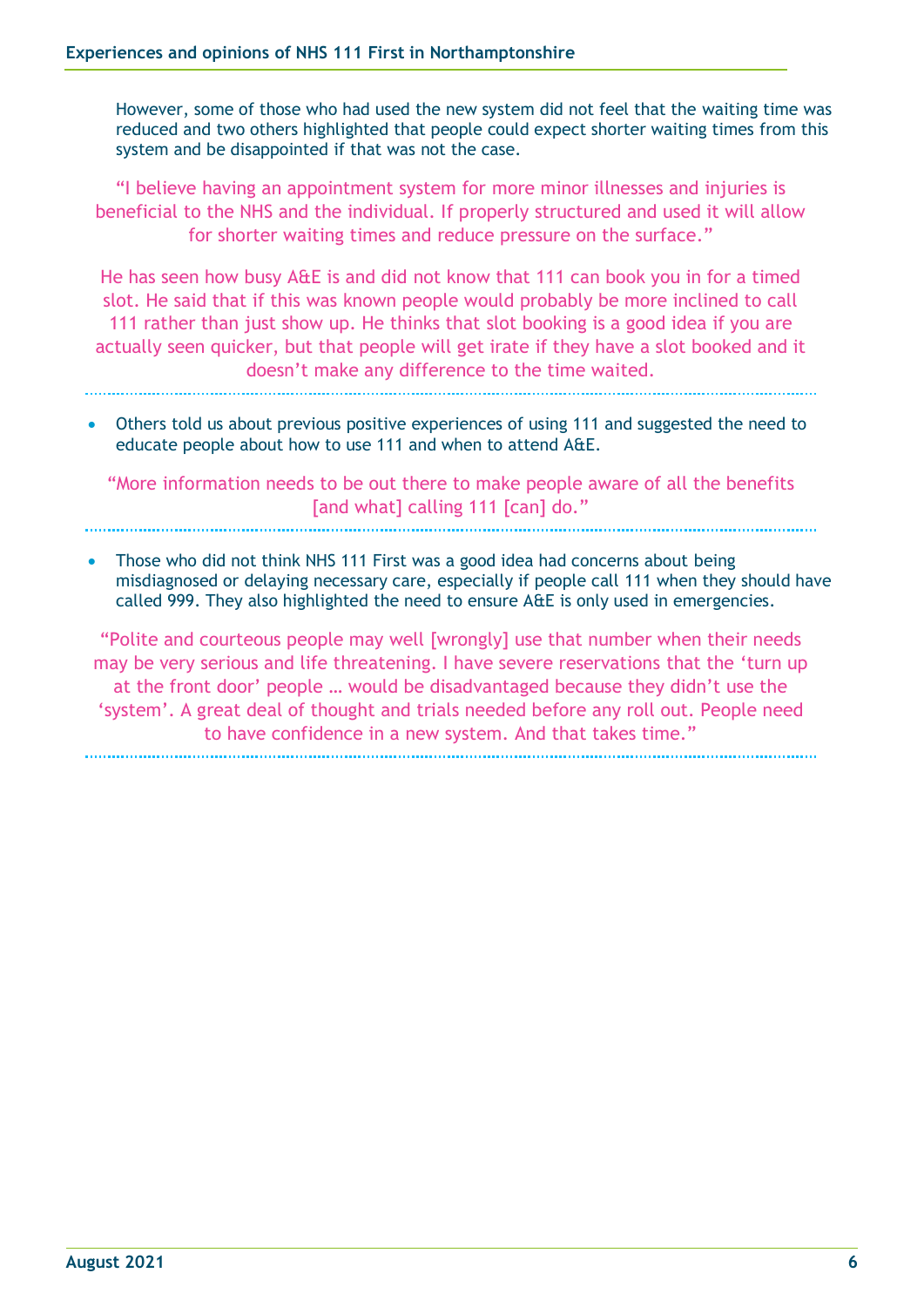# <span id="page-6-0"></span>**Recommendations**

1. Those who had been booked a time slot at A&E had a good experience of this process, but they were not sure whether being given a time slot resulted in them being seen more quickly. People may expect to be seen quicker when booked a time slot and could be disappointed or become irate if they are not seen as quickly as they expect. 111 operators should make it clear to people what to expect when they arrive at A&E and publicity of this service should also set realistic expectations.

#### CCG Response

The DoS instructions do stress that the slots are arrival times. The information given to the caller is that they will not necessarily be seen at that time; emergency departments work on clinical priority basis so they may still have to wait but the department will be aware they are coming. Will review our communication messaging to further support this.

2. Some people find it difficult to understand the automated menu options/information and triage questions asked when they phone 111, especially those with difficulty hearing and other problems communicating or understanding. Adding a menu option to be able to speak to an operator for assistance earlier in the process could help, especially while there are additional messages giving information about coronavirus. People should also be made aware that they can ask for reasonable adjustments to be made, such as asking people to speak more slowly or using easier language, and asking for an interpreter, although they are currently not able to request this from an operator until they have understood and progressed through the automated messages.

#### CCG Response

The suggestion regarding earlier help and access to interpreters has been passed to NHSE/I national team to look at how we can respond to this. The implementation of Natural Language Process will help (NHSE are looking at this). Staff at 111 will be reminded about reasonable adjustments for communication difficulties; they are trained to do this as standard but reminders are always good

3. The online version of 111 is also difficult for some people to use. The link to interpreters for other languages, British Sign Language (BSL) interpretation and Easy Read guidance could be made more prominent from the 111 homepage (111.nhs.uk).

#### CCG Response

- We will share this feedback with the national NHS digital team and see what can be done to improve access/usability.
- 4. Continue to educate people about the services 111 can provide, including how they can access 111 via text relay and BSL. Promote 111 as a triage service that can book A&E slots and GP care, arrange a call back from a health professional or send an ambulance as necessary. Reassure people that urgent care won't be delayed, but to use 999 in an emergency.

#### CCG Response

The local 111/first / streaming group are re looking at the communications to consider

- promotion of 111 as a positive triage service for A&E, the benefit of getting an appointment through 111 means you do not have to go through the new streaming questions on the IPADS
- review of signage and information in A&E for further visits about the benefits of using 111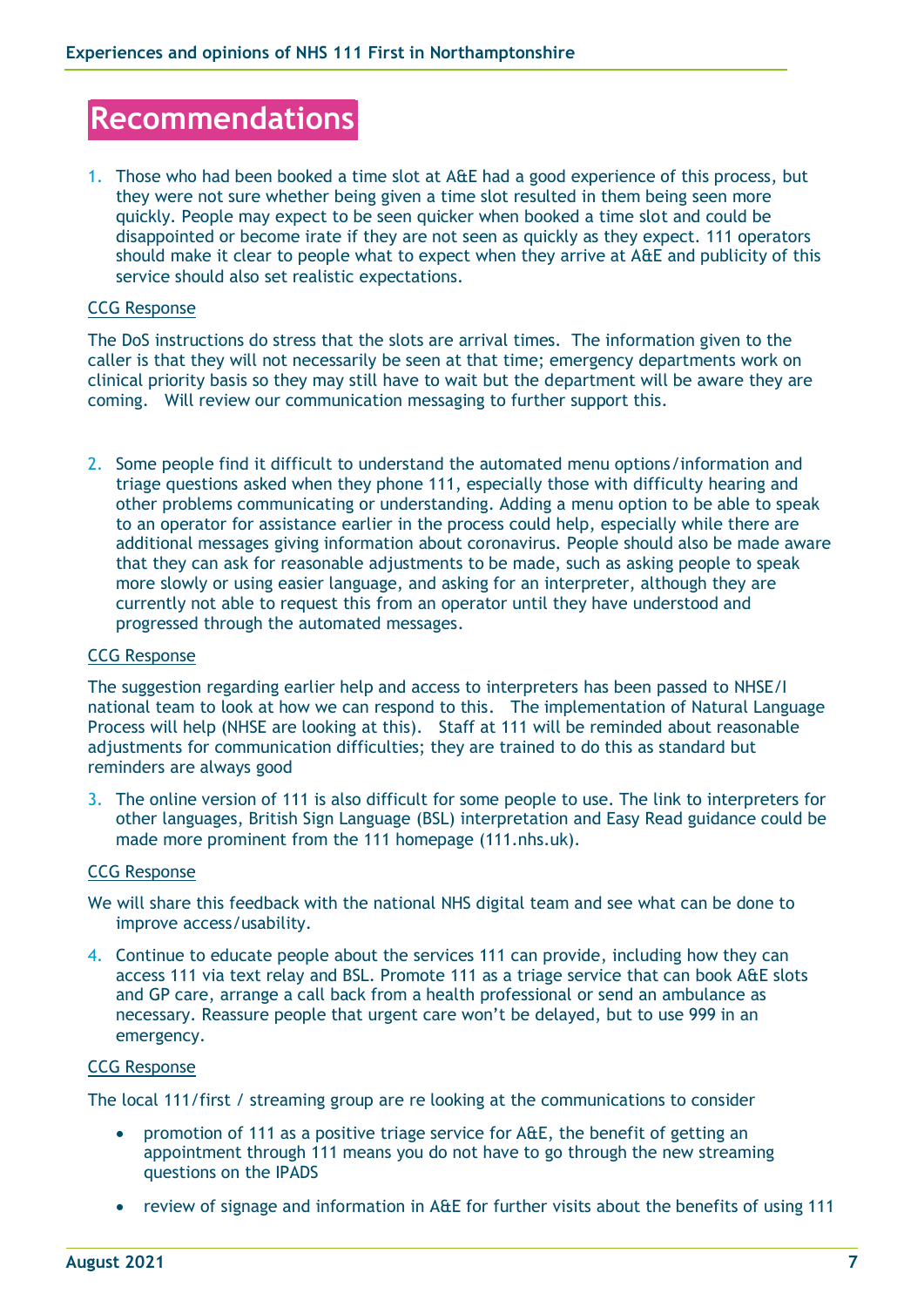We will also look at taking on board some of the comments made:

"It is good to see the information on the screen in A&E (it is the only thing to read) - maybe some communication about slot booking would encourage people to call and be triaged that way rather than going to the GP or showing up at A&E."

"More information needs to be out there to make people aware of all the benefits [and what] calling 111 [can] do." – generating a positive message.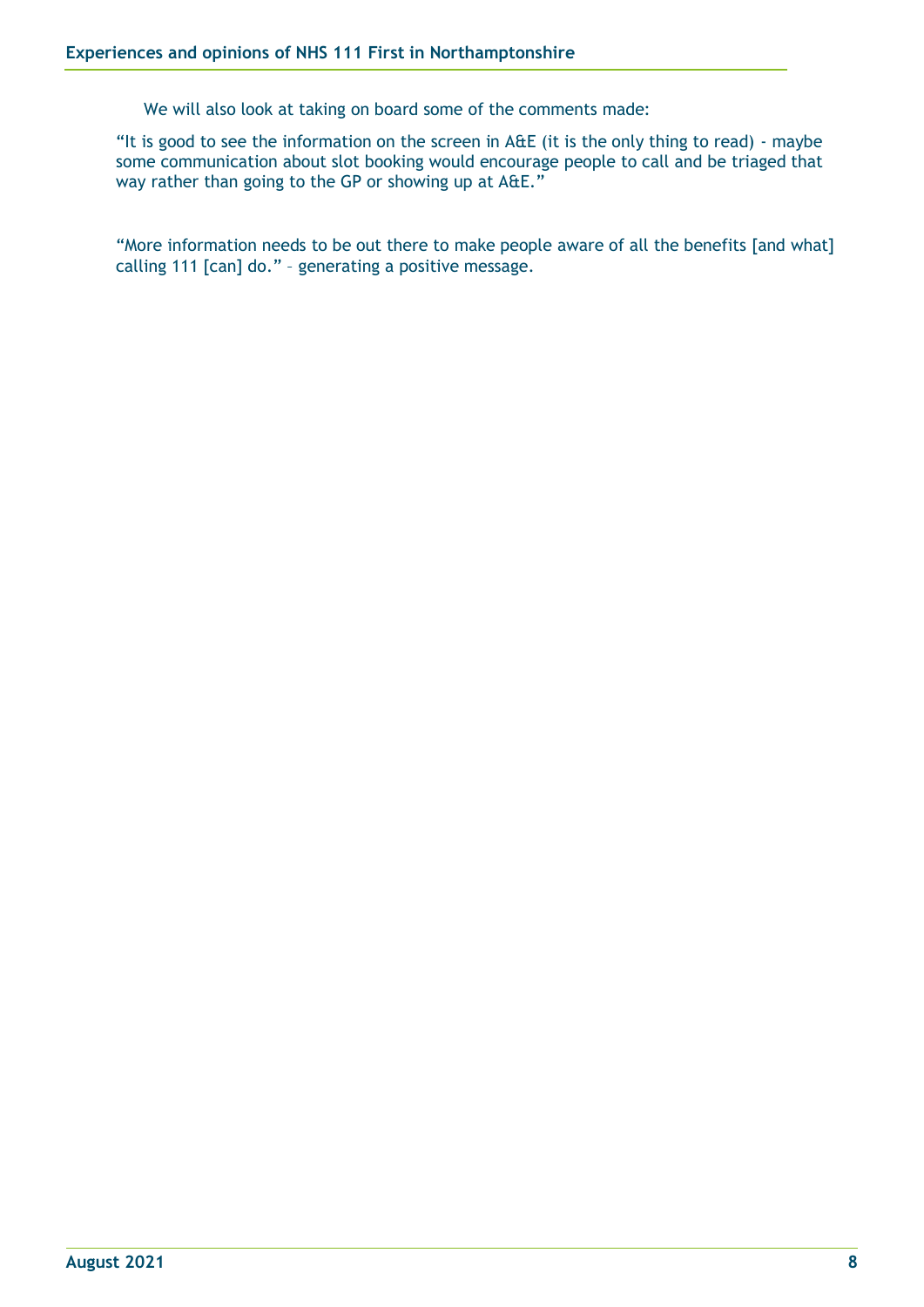# <span id="page-8-0"></span>**Background**

NHS 111 First is a new national programme, which encourages people with an urgent, but not life-threatening health problem, to contact NHS 111 before attending an Emergency Department (A&E). By doing this they can be directed straight to the right service for their needs. The new system went live in Northamptonshire at the end of 2020.

The purpose of NHS 111 First is to:

- Protect A&E for those whose need is most urgent
- Signpost and support the public to receive the right care in the right place, first time
- Reduce waiting times for treatment
- Reduce the risk of COVID-19 transmission in A&E settings

The NHS 111 service will take some details from patients to ensure they are directed to the right service, first time.

If A&E is the right service for them, a time slot will be allocated to help ensure social distancing is maintained and help to keep the public and NHS service safe. Staff will be on hand within A&E departments to direct patients to the appropriate part of the waiting room or advise if there are any delays.

If it is determined another service is better placed to provide treatment to a patient, they will be redirected to that service by NHS 111 and where possible an appointment will be booked for them.

Patients arriving at A&E without contacting NHS 111 beforehand will not be turned away. A clinical navigator will confirm if a patient needs to be seen by a doctor in A&E or if there is another service which is more suitable to treat them. Patients who need to be seen within A&E will be treated according to clinical need but may be subject to longer waits than those who have come through the NHS 111 First route.

Northamptonshire was selected as an early implementer of the programme and piloted it from late October 2020, prior to the national launch on 1 December 2020.

With NHS Northamptonshire Clinical Commissioning Group (CCG), Healthwatch North and West Northamptonshire sought to find out what people thought of this new service and to hear the experiences of those who had used NHS 111 since 23 October 2020.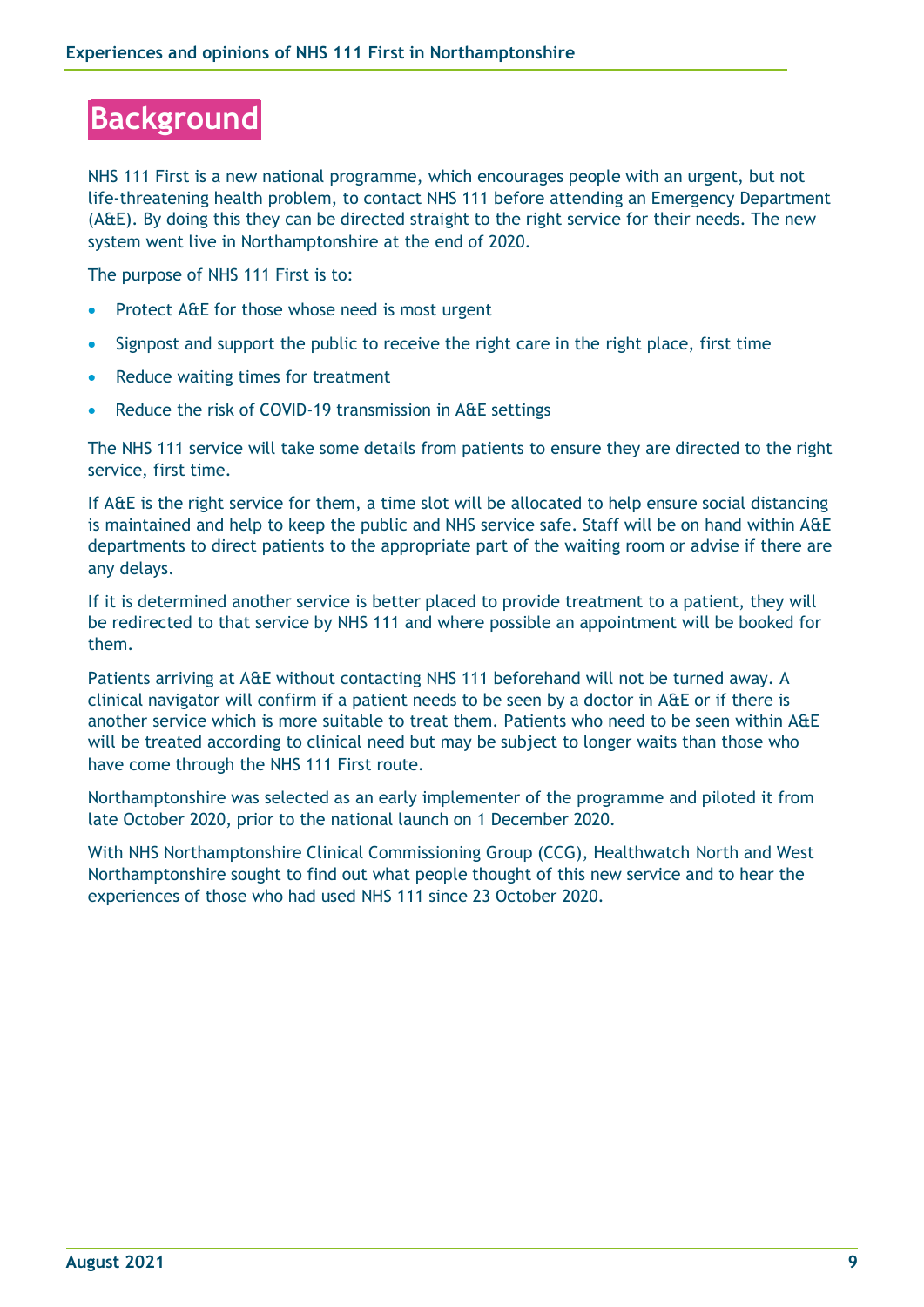<span id="page-9-0"></span>

### Survey development

Survey questions were designed with Northamptonshire CCG to find about people's experiences of using NHS 111 First since 23 October 2020, including how they had found the process of being booked a slot at A&E, if they had, as this was the new service we were most interested in. We also included questions asking about people's opinions of the service and of NHS 111 so that those who had not recently used NHS 111 could still contribute.

Some demographic questions were asked of all respondents and further demographics was asked of those who had used the services to allow investigation of any inequalities.

#### Survey distribution

The online survey was shared on the Healthwatch North and West Northamptonshire website, social media channels and email newsletters. It was also publicised with a press release and shared on social media by other health and care organisations in the county. Paid Facebook advertising was used to enhance the reach and the social media posts were also shared directly into local Facebook groups.

The survey was also distributed by Deafconnect in their Hard of Hearing client newsletter.

The survey was open from the end of January 2021 to the end of May 2021.

#### Interviews

Eight people were interviewed over the telephone about their recent experiences of phoning NHS 111. One was recruited through the survey publicity and the others via social media and word of mouth.

#### Other feedback

Healthwatch England ran a survey asking people about their experiences of NHS 111 during December 2020 and January 2021. Eleven people from Northamptonshire responded. Two other shared their feedback of NHS 111 in Northamptonshire with Healthwatch England in their general survey about health and care experiences, one in January 2021 and one in June 2021.

#### Data analysis

Survey data was analysed using quantitative and qualitative techniques. Qualitative survey data and comments were coded and themed.

#### Limitations

As the country was in a national lockdown during the period to survey was open it was not possible to engage with people face to face or visit A&E or patient groups to seek out respondents.

A limited number of people had used the new NHS 111 First service and even fewer had been booked a slot at A&E so the sample size is too small to make meaningful conclusions from quantitative data or the further demographics.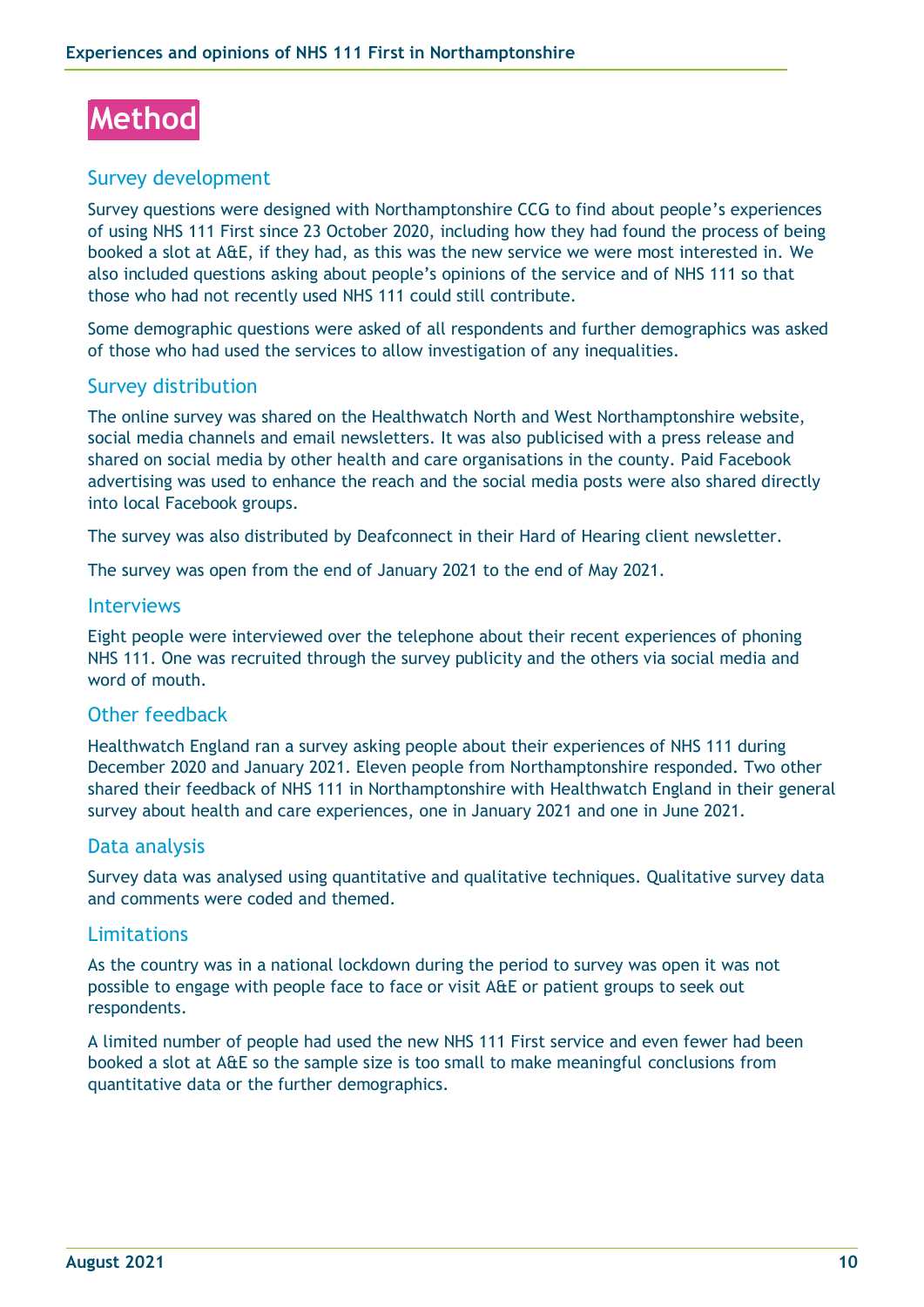# <span id="page-10-0"></span>**What people told us**

- 131 people responded to the survey between the end of January and end of May 2021. 33 people felt they had needed urgent care or A&E since 23 October 2020, 22 of whom had called NHS 111. The remaining 98 people shared their views about 111 and the new time slot booking system. See Appendix 2 for the demographics of the respondents.
- Eight people were interviewed about their experiences of phoning NHS 111.
- Thirteen people from Northamptonshire gave feedback to Healthwatch England about their experience of using 111.
- All figures given are percentages of the answers received for each question, unless otherwise specified.

# <span id="page-10-1"></span>**Use of NHS 111**

#### *Since 23 October 2020, have you felt you needed to attend A&E?*

One-quarter of survey respondents (25%, 33 people) felt they had needed to attend A&E since 23 October 2020, when the NHS 111 First system was introduced in Northamptonshire.

*If you have needed A&E since 23 October: Did you call NHS 111 first?*

Of the 33 people who felt they had needed A&E, 63% (22 people) had called NHS 111 before attending A&E, 17% of all 131 survey respondents.



Five of the 12 people who did not call 111 told us the reason why or gave another comment. Most of them explained that it was a crisis situation and/or they felt going directly to A&E would be quicker, for example:

"I knew about the slot booking only because my friend works in the A&E department, but I was in so much pain I had to attend. I called a taxi as I thought this would be quicker than being on the phone so long like when I have called 111 before."

"I went to A&E because of an injury that caused heavy bleeding from my head. I felt it was quicker than waiting for an ambulance as I live so close to the hospital. I think it takes too long to call 111 even though my issue was more of an emergency."

"I had Covid and felt particularly unwell on one day and thought I needed A&E. Fortunately it passed."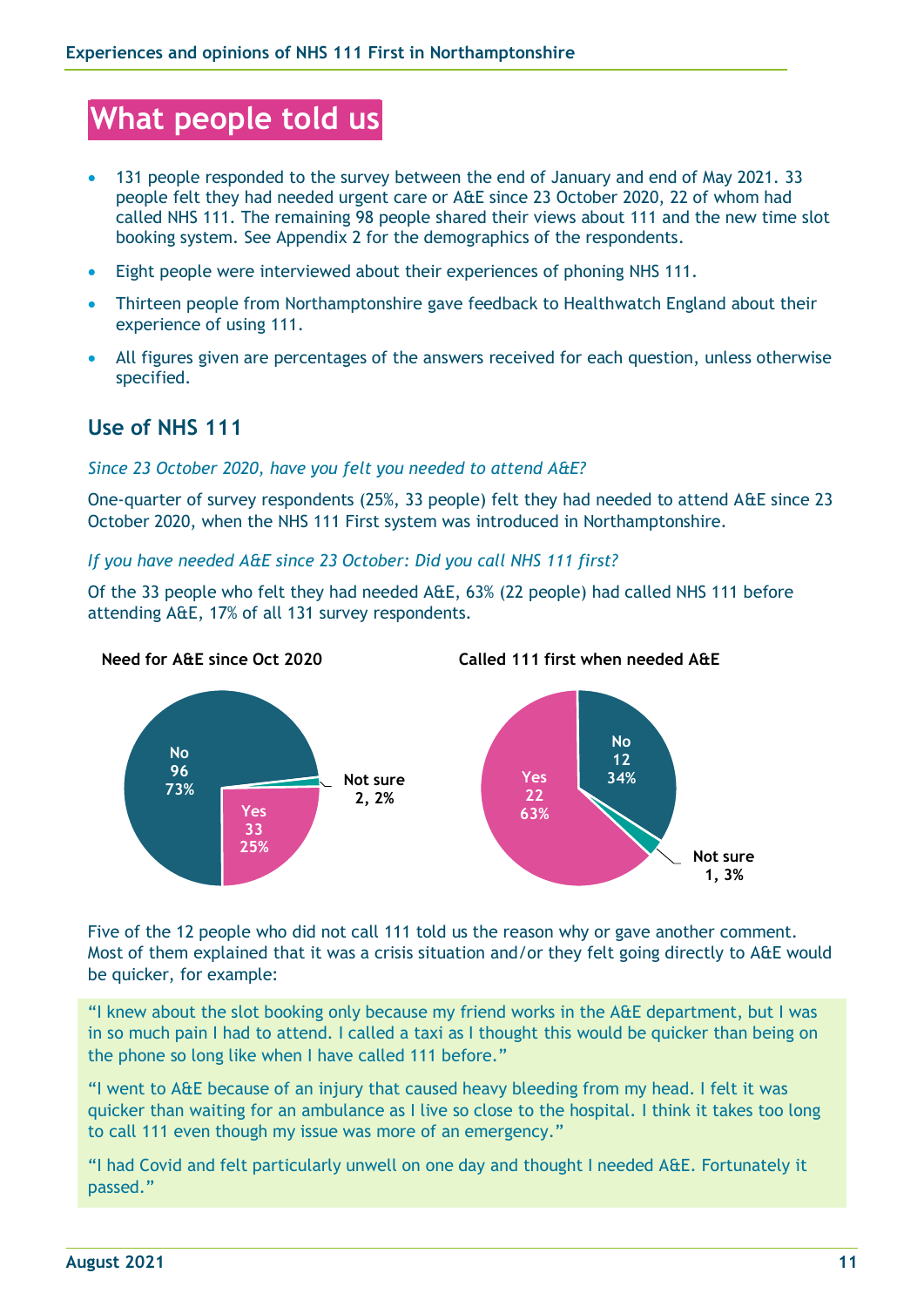## <span id="page-11-0"></span>**Experiences of phoning NHS 111**

Eight of the 22 people who needed A&E and did phone 111 (36%) were booked a time slot at A&E – 6% of all the survey respondents.

The 14 people who were not booked a time slot at A&E were asked to tell us the outcome of their 111 call.

Five people said an ambulance was sent and five people were sent to a different service – two were given a GP appointment, one was sent to an urgent care centre and two were sent to a different service.

Of the four that told us 'Something else', one said they were told to call 999 for an ambulance, and three were called back by a health professional (see above for comments).





#### **Outcome of 111 call (not resulting in A&E slot)**



### Views and experiences of those who did call 111 but were not given a time slot for A&E

#### *Survey comments*

Those who phoned 111 but were not offered a time slot at A&E were offered the chance to tell us more about their experiences.

Four people shared their experience of being called back by a health professional – two very promptly and two experiencing a longer wait, which increased worry:

"Received a very prompt call back from a health professional at 111 who checked symptoms, advised on medication and said no need to attend A&E."

"Excellent service. We called 111 and all within one hour we spoke to a doctor who called an ambulance, then the ambulance arrived, paramedics did lots of tests and then took my wife to Kettering Hospital where she was admitted. Amazing - told everyone given the negative press you get!"

"My mum had extremely high blood pressure and did not want to go to A&E, I called 111 at 3.30pm on Good Friday and after two calls to see if I could talk to someone they called me back at 11.30pm to say there was no point in coming out as they could not do anything if she was having a stroke and just to take to her to A&E if we were worried. It turned out she had a UTI and inner ear infection which could have been dealt with quickly on the Friday/Saturday, as a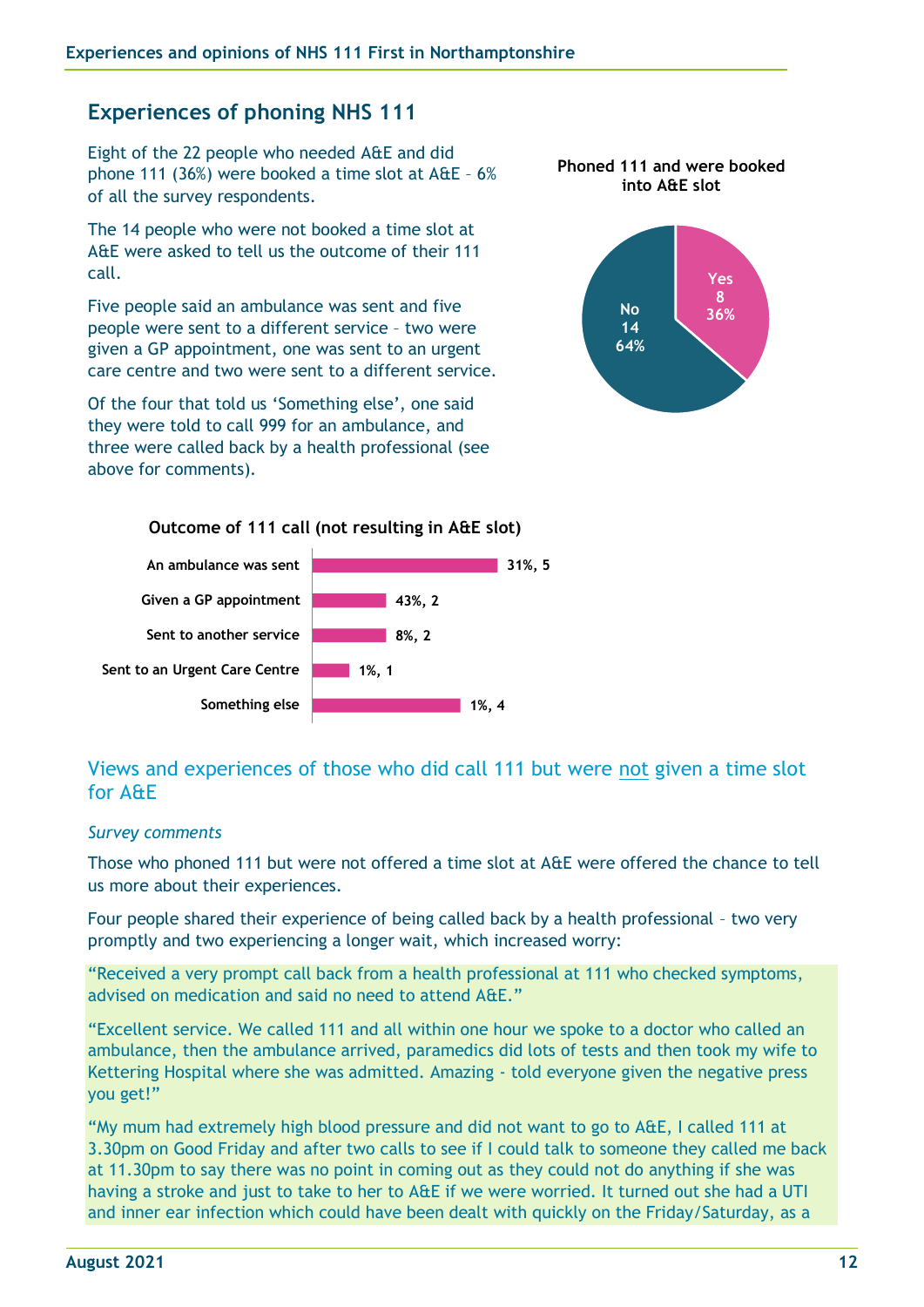result we had to worry and stress until I could get to see her GP on the Tuesday after. I am concerned that trying to do these things over the phone electronically is not a good way to go. It delays treatment and causes a LOT of stress in the meantime."

"We called at 7pm, told we'd get a call back in two hours. I missed the call at 9:20pm when I was helping my unwell partner to bed, they left a voicemail telling me they'd try again in 20 mins (9:40pm). We received a call back at 4:45am - some 7 hours later - not acceptable!"

One person who works at one of the county's hospitals felt that having a time slot booked could lead to people having wrong expectations that they will be seen quicker:

"I only know about the service because I work at [hospital]. I don't think it's a good idea to have a booked time slot because people's expectations are that you are seen quicker. I understand what an urgent medical issue is, but others do not, this is the problem! Also, having a booked time does not seem to improve your wait time. It is better that the calls are filtered through 111 to another service so this should be continued, possibly more awareness around this should be done to encourage those not to turn up to A&E. People need to be made aware that they can have other appointments booked for other services via 111 and that they will be sooner appointments than if they were to be directly booked with their own doctors."

One person told us more about their experience of an ambulance being sent and one felt that people were not being see enough because of the coronavirus pandemic.

#### *Interview feedback*

Six of the eight people we interviewed had phoned NHS 111 but not had a slot booked at A&E. An ambulance was sent by 111 for three of them, all of whom had a pre-existing condition or disability and one had also had an accident. Two others attended A&E after advice from 111 to do so if the patient's condition got worse (one young child and one person with a learning disability). One person did not attend A&E and had difficulty understanding the questions asked by 111.

#### Things that went well

#### **Two of the people who went to A&E via ambulance highlighted ways this was beneficial:**

- 111 sent an ambulance for a patient with Leukaemia because they were aware of their medical condition, and they were admitted quickly – this was an important intervention as the patient "did not want to be a bother" to 999.
- 111 sent an ambulance who to a patient with dementia who had banged their head as it may have worsened his condition. The 30-minute wait for an ambulance was acceptable. The patient did not have to wait in a waiting room when they arrived at A&E. This was beneficial as busy environments can confuse the patient. He says that he is always seen quickly and efficiently and always asked if he requires more support when he is admitted.

"I know it is because of my current condition that the NHS is more cautious with me. If I did not have dementia, I think I would have been sent to A&E instead."

Things that did not go well

#### **Four of the six people highlighted communications difficulties when phoning 111:**

Three people found the automated options menu confusing – one person with dementia and difficulty hearing, one with a learning disability, and one who speaks English as a second language and also found it difficult to answer the questions asked by the phone operator. They also find the online service difficult to use: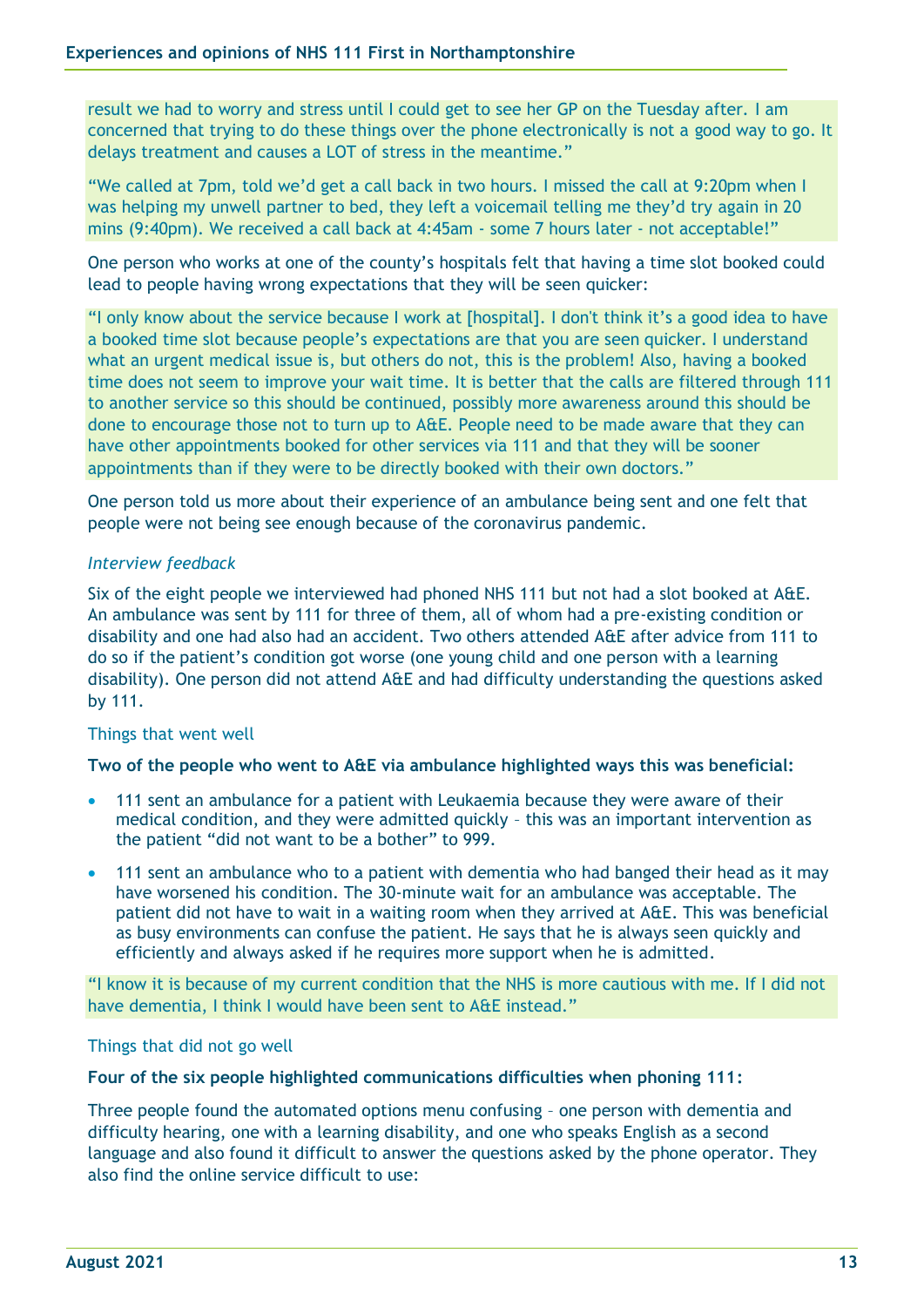Mr X said that he had tried to call 111 for another reason (earlier in the year) previously but could not hear all the options over the phone and this is not helped with his early onset dementia. This time he asked his wife to call instead. When she raised the issue of him not being able to communicate with them directly, they were told to use the online 111 service.

"Not only can he not use anything online, he would also not be able to hear the instruction to do this very well."

- Ms Y has a learning disability and said that all the options on the phone confused her so much that she just pressed anything and they eventually put her through to where she needed to be.
- Mr Z speaks Hindi but his English is good enough to hold a conversation. He said that there was a lot of information to take on board not only with the automated message but also when the 111 operator asked him about bleeding and being awake, etc. As someone who is not from this country, he found this difficult but also felt that they were questions for health professionals and could answer yes or no to both. He tried to use the online 111 service once but said it was "useless" and he prefers to talk to someone as it feels like something is being done.

Another person told us that they had been hung up on by 111 on two previous occasions because they could not understand what he was saying – he has slurred speech due to his medical condition. Previously he gave up seeking help until he could see his GP and the delay may have caused his condition to worsen. This time someone phoned on his behalf.

#### **One person phoned 111 because they could not get a GP appointment for their stomach issues:**

Ms Y was given a call back from her doctor and told her if the pain persisted to attend A&E, no slot booking was offered. She attended A&E and was told it could be a side effect from her newly prescribed medication. A replacement was given. She said that this could have been done over the phone when she first spoke to the doctor and could have saved her the wait, anxiety, and the doctor's time in A&E.

**One person was sent an ambulance by 111, which took one hour to arrive. They would have preferred to have made their own way to A&E with a time slot as it would have been quicker.**

#### Suggestions for improvement

**Four people suggested how to improve communication by 111, such as simplifying the questions asked and having mechanisms to support those who are struggling to communicate:**

"When a person has difficulty with all forms of communication there needs to be more support and intervention at the initial stages. If it is clear on the phone that someone is struggling to communicate there needs to be some sort of follow up to ensure that they are attended to. If someone is calling knowing they have these access issues, then it is obvious that the issue is urgent".

"There needs to be more support for those who cannot hear on the phone and just the option of going online is not good enough. It would also help to have a separate service for people with accessibility issues/their own 111 service."

"It would help if the 111 phone menu had an option saying "if you are unsure about what you are being asked please press…" to help those who are confused by the questions."

"It would have been okay if the questions were simplified, so either a simpler version or having other languages available."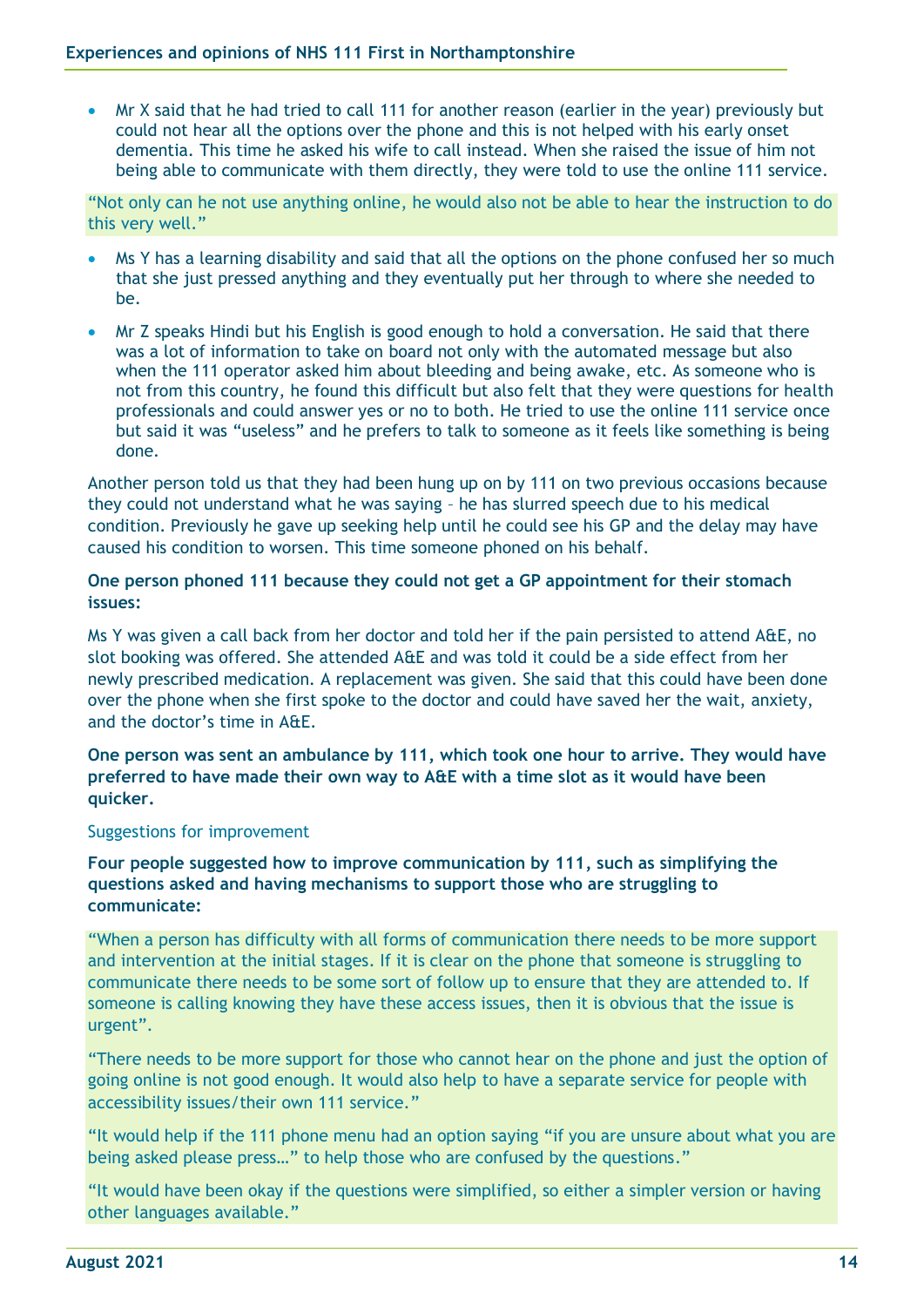**Three people felt that people should be able to have a carer with them in A&E or someone to support them** (people have not been allowed to be accompanied during Covid restrictions):

- People should be able to have a carer with them in A&E, including those with learning disabilities. The patient with a learning disability was upset by being told by the receptionist at A&E that because she had capacity (in her eyes), that her carer could not stay. She managed to cope on her own but was extremely nervous and unsure. She doesn't like that she had to explain that she has a learning disability to everyone.
- Another person noticed an elderly man in A&E that needed support and was clearly confused but was not allowed to be accompanied. They think that one person should be allowed to stay with anyone attending A&E regardless of their condition, and that this should be taken forward as ONLY one person.
- One person suggested there should be someone in A&E who solely supports deaf and blind people, especially while people are not allowed to be accompanied.

#### **Two people would have preferred to have an appointment elsewhere or a video call:**

- Ms Y has a learning disability and does not like hospitals. She would prefer other options such as appointments (as this is more structured) and that A&E is for people who have an injury or a concern that could cause death. She only called 111 because she was in so much pain and did not want to call 999 as it makes her too nervous.
- A mother with a young child had no issue with 111 but would have preferred to see someone elsewhere, even if it was over a video call, as A&E seems to distress her child even more. She questioned whether this could be an option as it is for GP surgeries at the minute and would put people at ease.

#### **Two people suggested using signs and announcements to educate and inform people while they are waiting for A&E:**

"It is good to see the information on the screen in A&E (it is the only thing to read) - maybe some communication about slot booking would encourage people to call and be triaged that way rather than going to the GP or showing up at A&E."

 At an urgent care hub one person had also been to, it was clearly signed who should attend and why - this should be reiterated in hospitals. A speaker or tannoy, or someone on entry could be used to give this information to people who are visually impaired.

#### **Two people made other suggestions about A&E:**

- A&E does not have enough seating for parents and children.
- Carer believes that "GPs constantly sending patients to A&E instead of arranging appointments" impacts A&E waiting times.

#### View about time slot booking

Five people shared their views about the system to book time slots at A&E. Four felt they were a **good idea:** 

- Two people thought slots would be helpful if they resulted in people being seen more quickly, although one person highlighted that people could become irate if having a slot booked did not make any difference to their waiting time.
- One person thought that better triage may reduce the pressure on A&E staff and another person believed that people might be more willing to phone 111 instead of going straight to A&E if they knew about the system.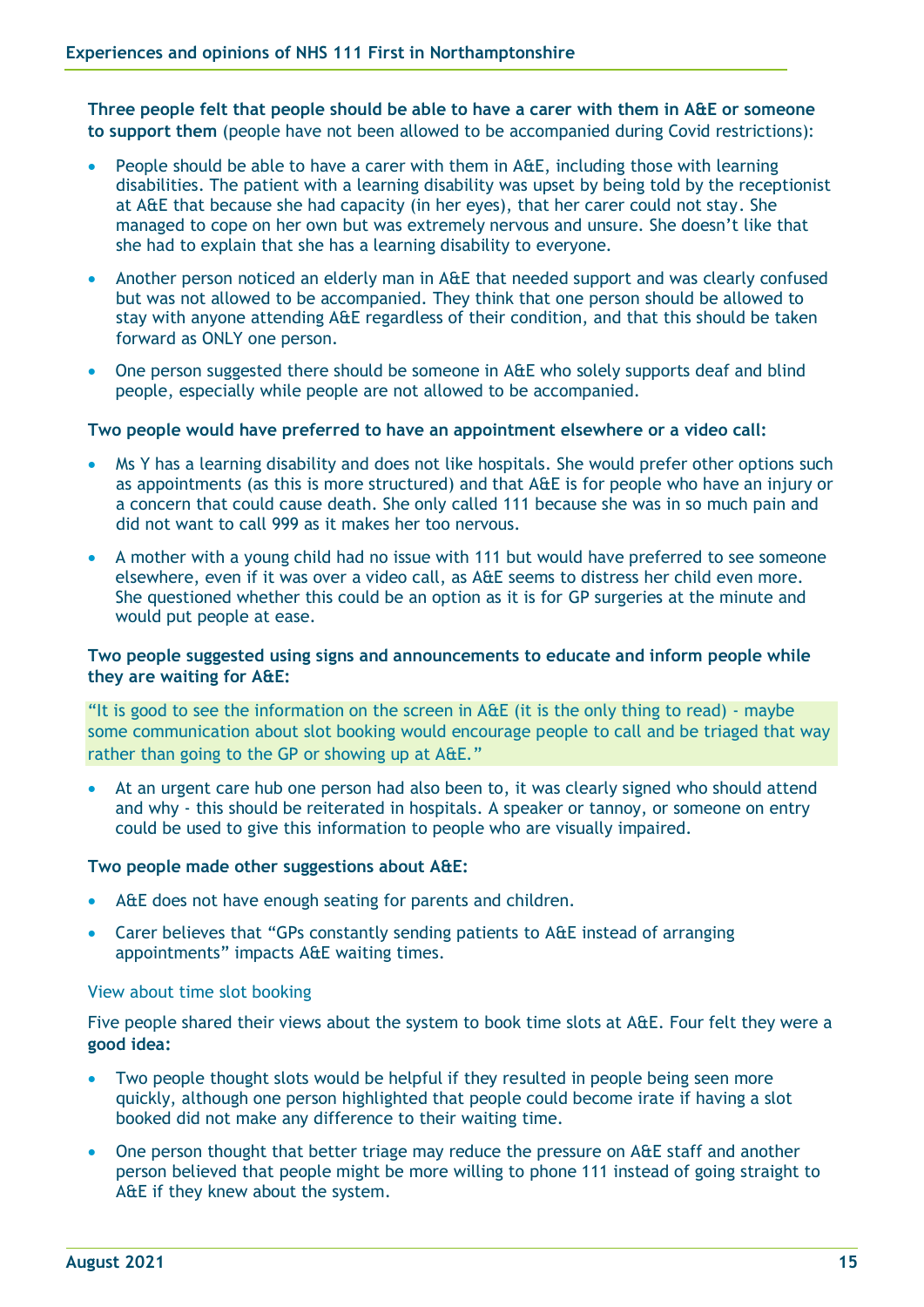- One person thought that slot booking was a good idea for adults and could help with social distancing as a Covid precaution.
- One person felt that time slots would not make much difference for children, who were typically seen more quickly.

He has seen how busy A&E is and did not know that 111 can book you in for a timed slot. He said that if this was known people would probably be more inclined to call 111 rather than just show up. He felt it was clear that people were not there for an urgent issue. He thinks that slot booking is a good idea if you are actually seen quicker, but that people will get irate if they have a slot booked and it doesn't make any difference to the time waited.

The full interview text is included in Appendix 3.

### <span id="page-15-0"></span>**Experiences of A&E and booked time slot**

The eight people who were booked a time slot to attend A&E were asked more questions about their experience.

Overall, seven of the eight had a good experience of having a time slot booked by 111, with six saying it was 'very good'. The other person rated it as 'average'.

The eight people were also asked about their experience once they arrived at A&E:

- Four of the eight said that A&E were expecting them, with the other four not being sure.
- Three of the eight said that A&E did have the information they had provided to 111.
- Seven of the eight felt that the time they had to wait between arriving and being seen was reasonable.

**Very good 6 75%**

**Good 1 12%**

**Experience of contacting NHS 111 and receiving a time slot**

> **Average 1, 13%**

 People had different opinions about whether having a booked time slot impacted in how quickly they were seen, perhaps reflecting that they did not know how long they would have been waiting otherwise. Three people thought that the time slot did have an impact.



#### **Experience of A&E time slot**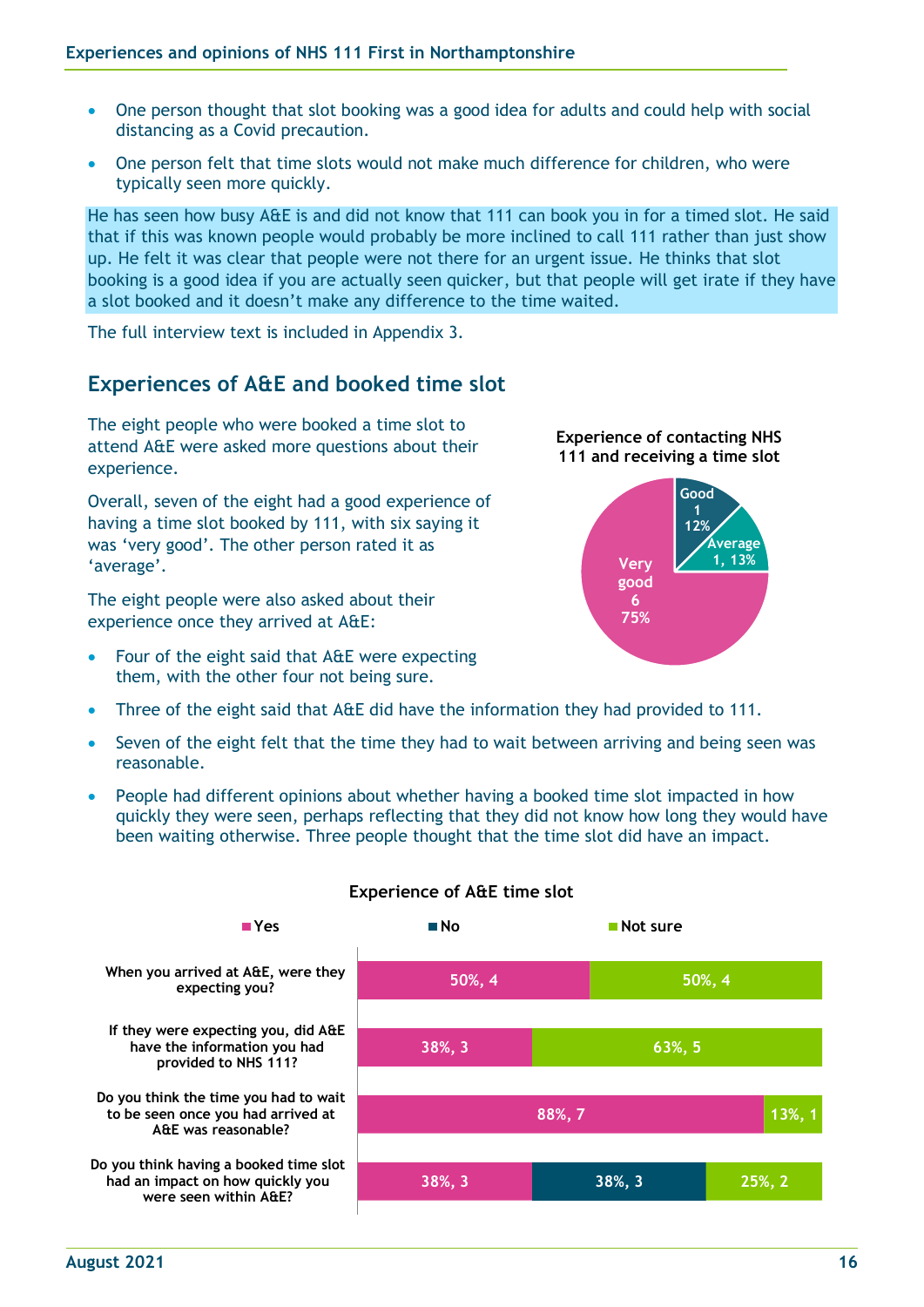As with the booking of the time slot, most people had a positive experience of attending A&E by this route. Seven of the eight people rated their experience as 'very good' (four) or 'good' (three), with the other person rating it as 'average'.

#### Survey comments

The eight who attended the A&E time slots were asked to tell us more about their experience, including what went well and what could be improved. Seven people commented.

Two said they were **seen quickly** and one that they were seen in a **reasonable time**. One other person said it was **efficient,** another that it was a **good process**, and another that it was a **good way to triage**.

Two people felt that **some information was lacking** (about where services were and who could visit), and one suggested a **separate reception would help** as they had to queue outside at the time of their booked slot.

#### *Seen quickly:*

"There was no waiting time at all although this may be due to the time (early morning) and current pandemic causing less people seeking urgent care."

"Was seen quickly and minimised the amount of time in the waiting room."

#### *Efficient:*

"I arrived with a fractured fibula. I was assessed, xrayed and fitted with a plaster cast within one hour. Very efficient and polite staff at all times."

### *Good to triage:*

"I was seated quickly despite there being a queue for reception. I wasn't sure if they had my information but I wasn't asked any of the questions I had been when I previously attended, so assumed they knew. I was still in there four and a half hours which seems standard for the emergency department, so I don't think it improves waiting times? However, this was my experience. From reading your information I didn't know this was a new service? And that the slot booking was a new element? 'NHS 111 triage line' may encourage people to call 111 before going to the Emergency Department, as if my issue was slightly more urgent I probably wouldn't have called 111, but knowing that this is the reason for 111 I now always will! I do think it's a good idea to triage this way as I was surprised to find a queue when attending my booked slot."

#### *Good process but lacked some information:*

"Very smooth process and I think the receptionist in A&E was expecting me, it took her some time to find my records. I was directed to the Minor Injuries and Minor Illness (MIAMI) clinic and waited to be seen. In MIAMI there was no indication on what you should do - there was a desk but it was not manned so I just sat on the available chairs and waited. There was no indication on how long you should expect to wait. When I eventually saw the Nurse Practitioner I was told to go to X-ray but not which one. This could be improved as several people went to the two Xray areas (one attached to A&E and the main department signposted) and nearly everyone I saw went to the wrong area. Good process just let down by a lack of information and clear instructions."

**Very good 4 50%**

**Good 3 37%**

**Average 1, 13%**

**Experience of attending A&E with a time slot**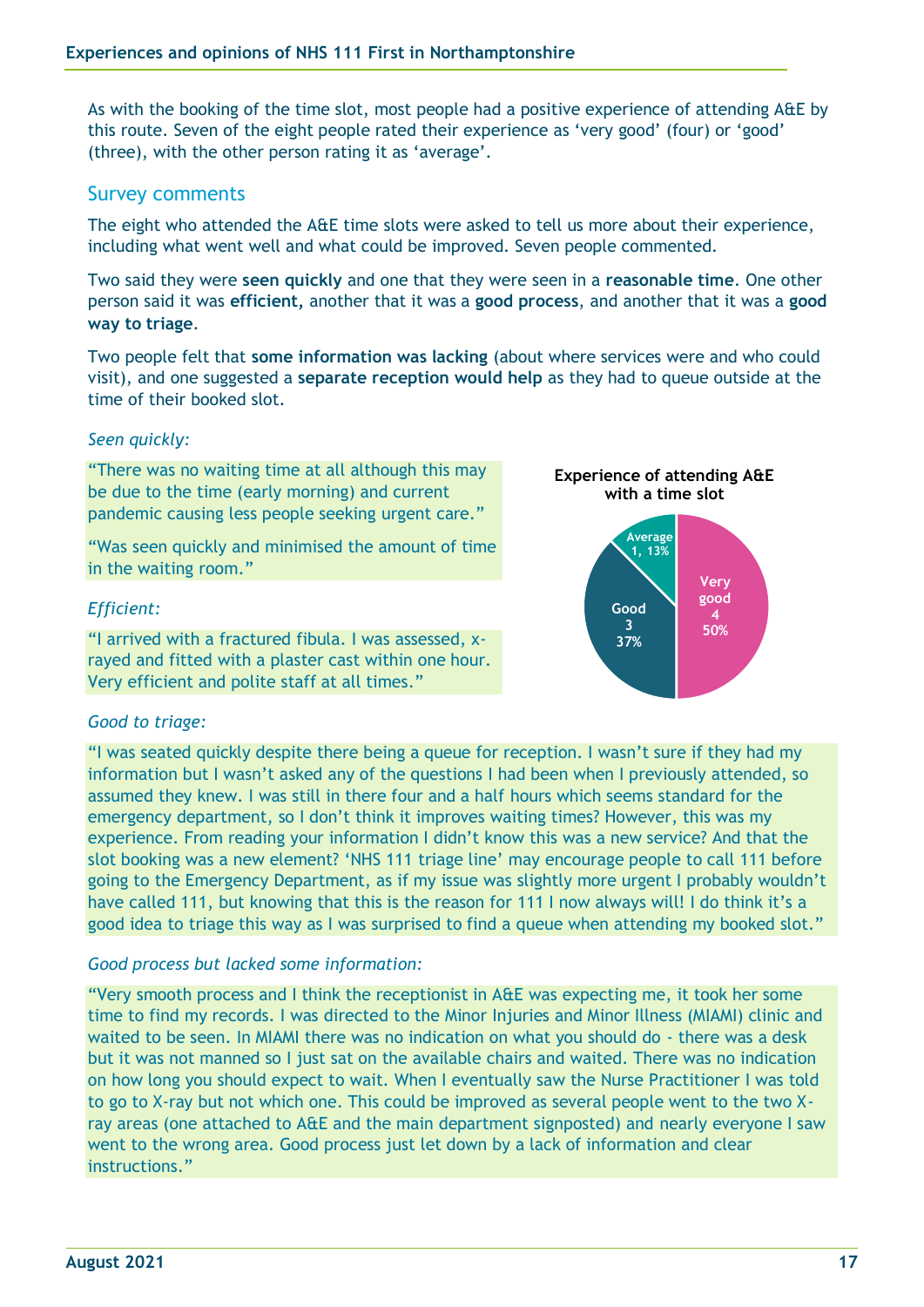"Arriving, being assessed, triaged, treated and discharged took just under 4 hours which I think is about the minimum it is likely to take. I assumed visitors weren't allowed in A&E but they were, would've been helpful to know beforehand."

#### *Separate reception suggestion:*

"Even though I had an appointment booked and arrived 10 minutes before the appointment time I had to wait in a queue outside for 30 mins before I could get to the desk to tell them I had an appointment. I think a separate queue or desk for people with appointments should speed this up even more."

### Interview feedback

Eight people shared their experiences of calling NHS 111. Only one of them had a time slot at A&E booked, in minor injuries. She felt that having a time slot helped with triage and that this would be a good use of 111. She felt that having a time slot may have resulted in her being seen quicker at the beginning, but she still had to wait a while for x-ray results:

A 64-year-old woman without any pre-existing conditions called 111 because of a rolled ankle and wanted some advice. She could not walk and thought that she needed to go to A&E but as she was not "dying" she called 111. She was triaged to attend 111 and booked for a slot with minor injuries. She said that initially she was seen really quickly but then had to wait a while for her x-ray results. She felt the slot booking sped up the process at the beginning but overall thought that it didn't make a difference to the total time she was there. She said that A&E was emptier than usual, but this was probably because of the limit on carers/family members attending.

She agreed that A&E slots help to filter triage but felt it did not improve the waiting times after this. She felt it is still the wait for doctors/consultants approval/sign off that lengthens these times, as well as people being there who do not need to be. She thinks that unless it is not a clear emergency people should be 'sent away' and made to be triaged on the telephone by 111, although expressed this will put call centres under pressure instead.

She expressed that the care and attitude of the staff was really good, even if she did have to wait on it.

### <span id="page-17-0"></span>**Knowledge of and opinions about NHS 111 First**

As well as finding out about people's experiences of using NHS 111 and having a time slot booked at A&E, we wanted to find out more about whether people had heard about the new system and what their opinion was of it.

#### *Did you know NHS 111 could book you or your loved one a time slot to visit A&E?*

Slightly over one-third (37%), 48 of the 131 people who completed the survey were already aware that NHS 111 could book a time slot for A&E.

#### *Do you think contacting NHS 111 First to book a time slot at A&E before attending in person is a good way of accessing urgent healthcare services?*

Three-quarters (75%) of people thought that contacting NHS 111 First to book a time slot at A&E before attending was a good way of accessing urgent healthcare services (answered the above question 'yes'). The proportion who answered yes rose to 81% when just looking at the 48 who were already aware of the service.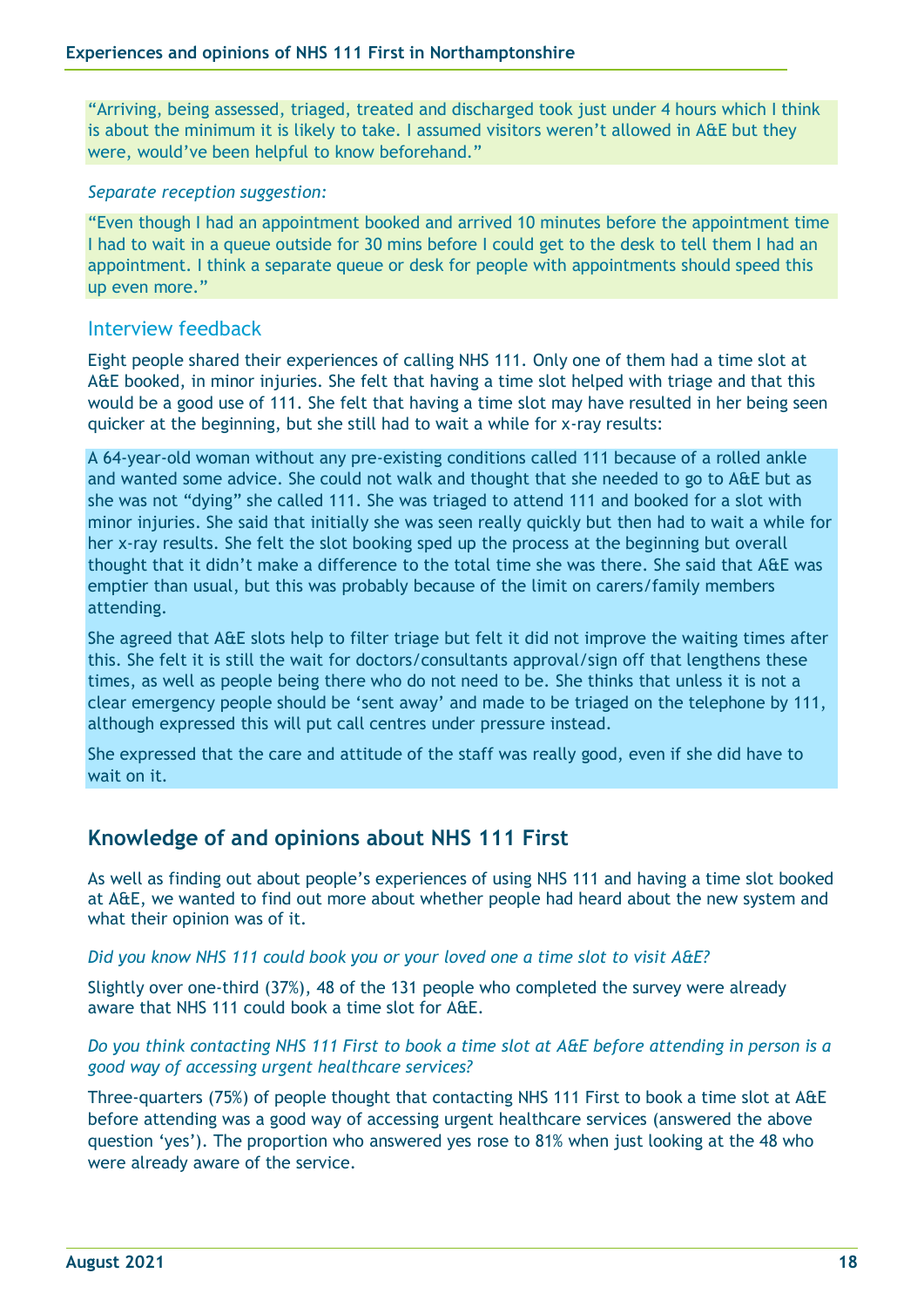

29 of the 33 people (88%) who felt they had needed A&E since 23 October 2020 answered 'yes' (that contacting NHS 111 First to book a time slot was a good way of accessing urgent healthcare services). One person said 'no' and three people were unsure.

20 of the 22 people (91%) who felt they had needed A&E and had also phoned NHS 111 before attending answered 'yes'. One person said 'no' and one person was unsure.

Fewer people with a hearing or sight impairment thought it was a good way to access urgent healthcare, although 64% (18 of 28) agreed it was, with seven people (25%) disagreeing and three unsure.

*Knowing that NHS 111 can book you a time slot for A&E or an appointment with a GP, how likely are you or your loved one to call 111 next time you/they have an urgent medical problem?*

Over three-quarters of the 131 survey respondents (78%) were either very likely (50%) or somewhat likely (28%) to call NHS 111 next time they had an urgent medical problem. Seventeen people (13%) were very unlikely (8%) or somewhat unlikely (5%) to do so.

A similar proportion of the 33 people who had needed A&E since 23 October 2020 (85%), and the 22 who had called 111 first when this was the case (77%), were likely to do so again next time, with none saying they were very unlikely.

One-quarter (25%, 7 people) of the 28 who said they had a hearing or sight impairment were very unlikely to call NHS 111 next time they had an urgent medical problem, and a further three people were somewhat unlikely to. Eighteen people (65%) were likely to call 111.

There was no difference in the likelihood of calling 111 between those saying they were male and those saying they were female.



#### **Likelihood of calling NHS 111 next time need urgent care**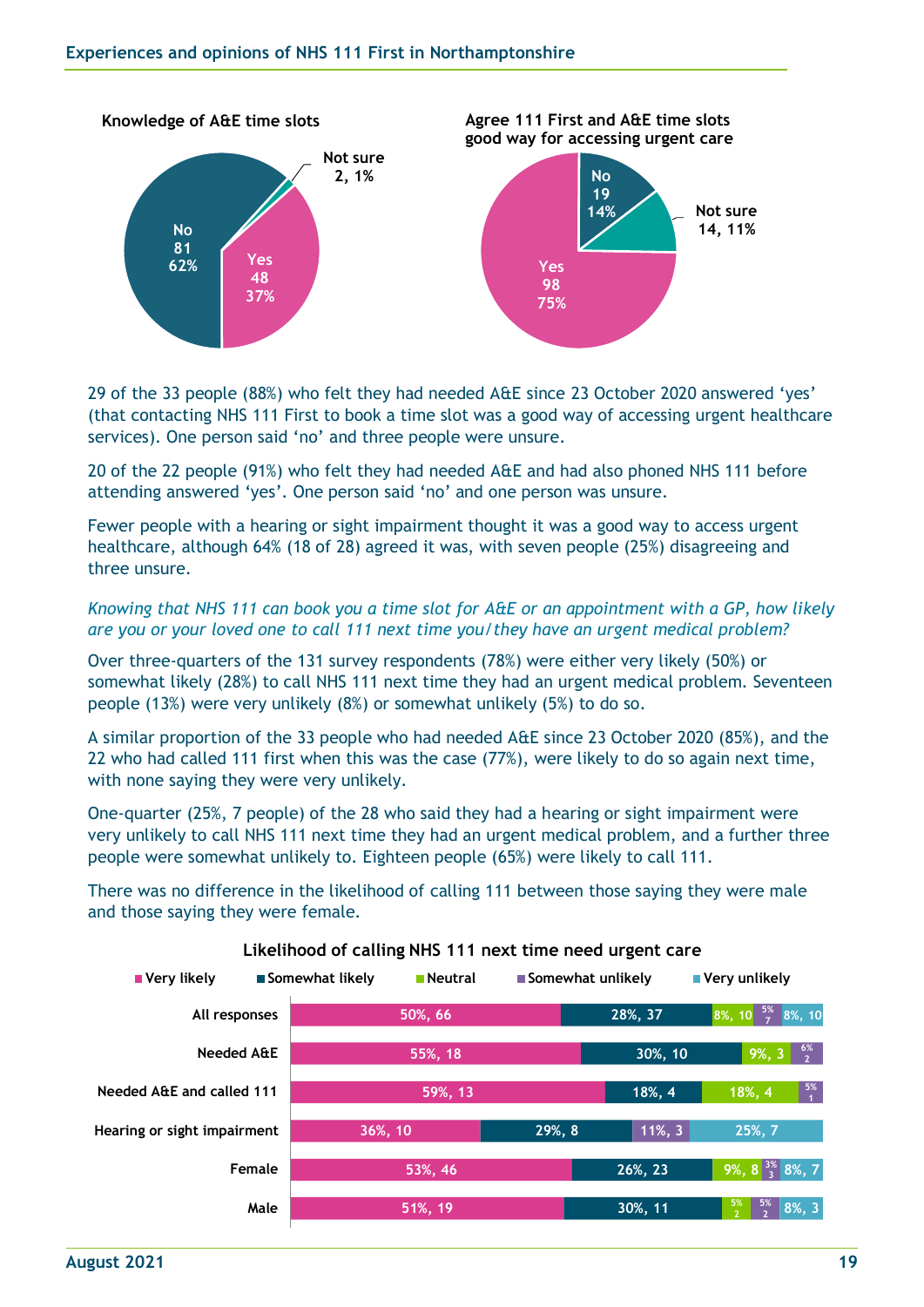Further views and experiences of those who had not used the new service

*Views and experiences of those who had not needed A&E since 23 October 2020*

When offered the opportunity to tell us more about their views, 25 or the 96 people who had not needed A&E gave a comment.

Comments from people who think NHS 111 First is a good idea

Twelve comments were from people who thought that contacting NHS 111 First before attending A&E was a good way of accessing urgent healthcare.

Four people told us about a previous good experience with 111, A&E and/or out of hours care:

"I have used NHS 111 twice recently at weekends for extreme back and rib pain and the service I received was outstanding on both occasions. I was reassured and issued with pain relief and was then able to visit my GP during the week."

"I haven't personally attended A&E for myself but have had to take my teenage son there on a couple of occasions [and] the support he received was fantastic. We also called 111 due to the doctors not being able to give him an appointment and the service was again brilliant - they arranged an out of hours prescription and on another occasion informed us that the GP must give him a call a back or appointment due to recent surgery."

"Rather than attend A&E after a car accident I contacted 111 – excellent service and on two occasions since due to health issues that have provided superb advice. I always now advise people to call 111."

"Over Easter the 111 service was first class."

Two people commented that they thought an appointment system would be beneficial and would reduce waiting times and A&E attendance:

"Calling 111 has resulted in more A&E visits by myself than has been necessary. Hours waiting to feel like I'm wasting their time, an appointment system would make it clearer that the 111 service has advised the visit and hopefully make the A&E staff less judgemental!"

"I believe having an appointment system for more minor illnesses and injuries is beneficial to the NHS and the individual. If properly structured and used it will allow for shorter waiting times and reduce pressure on the surface. As a sports coach, players who have injured fingers or ankles, etc. will not be sat waiting for significant periods of time in the waiting area as a lower level priority to Resus and majors patients. This was needed even before COVID, but now the additional element is it reduces risk of exposure but also encourages people to still seek medical advice."

Two people thought that people needed educating about how to use 111:

"I really don't know how you get your message across to people, I have conversations with people who think it's appropriate to dial 999 for the least little thing. Some have the attitude that they pay for a service so they can use this. I also have friends who should contact health services and don't despite my encouragement that it is appropriate. I have experience as I was a nurse for 35 years, and so perhaps a little more sense than some. I have seen adverts for the 111 service, so I think you are doing your best."

"More information needs to be out there to make people aware of all the benefits [and what] calling 111 [can] do."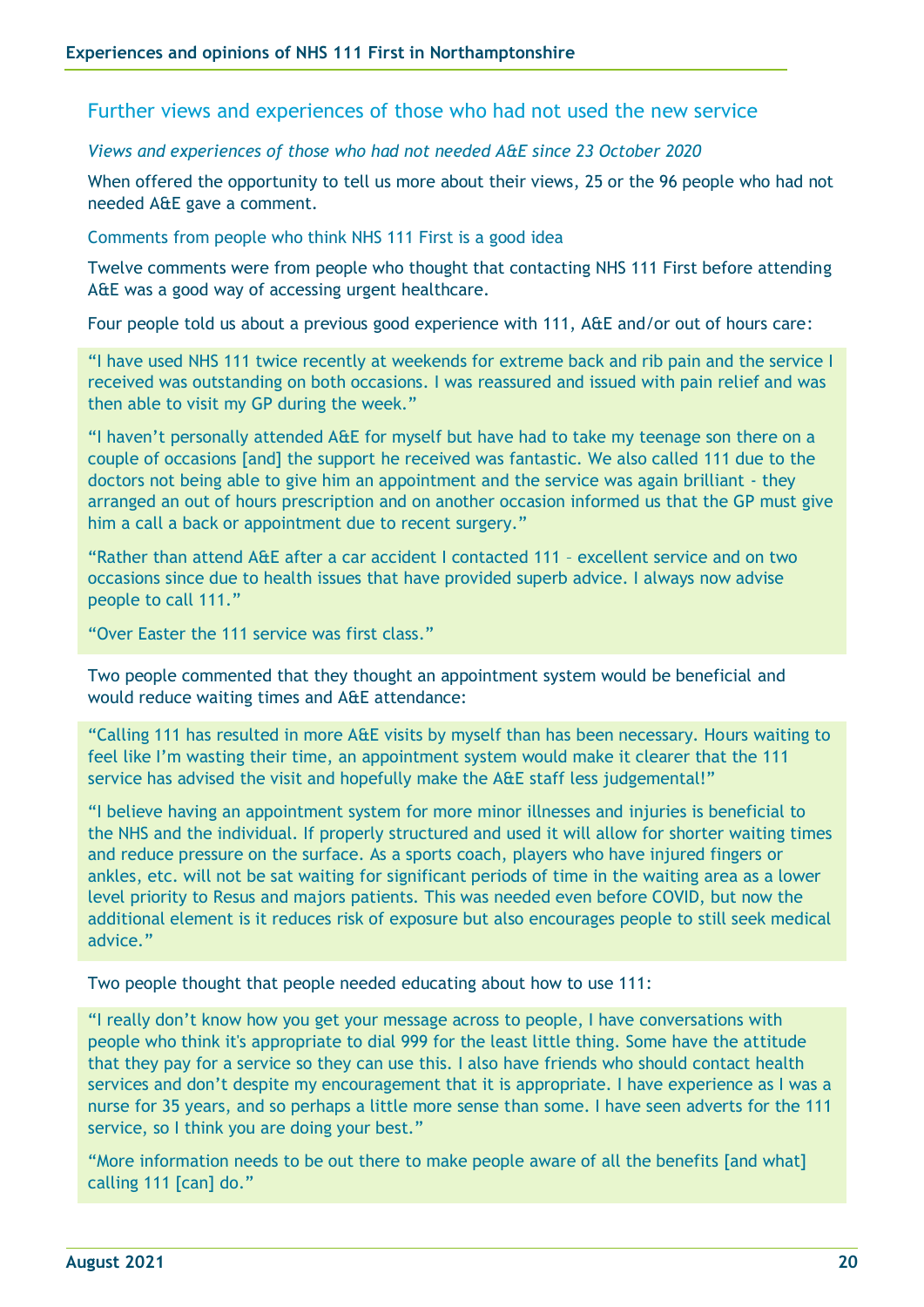One of the people interviewed had worked at a local hospital felt that time slot booking was a good idea but that 111 and GPs should be able to more easily refer people to the appropriate services directly, such x-ray or other specialists, to both reduce the waiting time for the patients and reduce the demands on A&E staff. They added that a lot of people at A&E have already seen their GP and don't know what else to do.

Three people thought the system was a good idea but still had reservations because of the difficulties experienced by those with a hearing impairment – see below.

Comments from people who do not think NHS 111 First is a good idea

Ten comments were from people who did not think that contacting NHS 111 First was a good way to access urgent healthcare.

Four people thought that calling 111 first risks delaying necessary care, especially if people call it when they should have called 999, or a misdiagnosis:

"111 delays urgent care, also bigger risk of misdiagnosing someone and giving non-paramedics the power to decide if you need to go hospital is not reassuring."

"A&E admittance could be delayed by calling 111 when 999 should be considered to be the emergency service. I know from experience how many A&E visits, pre-covid, were not of an urgent nature. An introduction of a pre-booking service must be very carefully considered.

"Polite and courteous people may well use that number [wrongly] when their needs may be very serious and life threatening. I have severe reservations that the 'turn up at the front door' people, who, under their own steam are taken by relatives and friends, would be disadvantaged because they didn't use the 'system'. A great deal of thought and trials needed before any roll out. People need to have confidence in a new system. And that takes time."

"I have had two emergency strangulated hernias which required surgery - one with dead bowel - I would be uneasy having any potential delay from a timed appointment for such emergency."

"I'm concerned, knowing how long it takes to access a doctor at 111, if an emergency is delayed [it is] too late."

Two people said they felt that A&E should only be used in an emergency:

"If a patient is well enough to wait for an A&E appointment, it stands to reason that they're well enough to wait to see a GP during hours, or be directed to a same day emergency service thus avoiding ED [Emergency department] altogether. Also instructing people to take pain relief (where appropriate), and giving it a chance to work before attending would be advantageous. ED should not be used as an out of hours pharmacy. EMAS [East Midlands ambulance Service] is also not an out of hours taxi service, and should not be used as such."

"[I] only use A&E if it's an emergency for severe cuts, etc. which is usually accident related, so what benefit would booking a slot be? As most people are unable to predict if an accident needing medical help will occur."

Two people felt that they, or others, would go straight to A&E anyway:

"If I need A&E I would go straight there. If I need a doctor I would use 111."

"The 111 service is not being used by the public in case they are sent to another care provider. It's the same reason they don't call the doctor. If they need immediate attention they go to A&E where they will be seen, assessed and have a conclusion in the same day."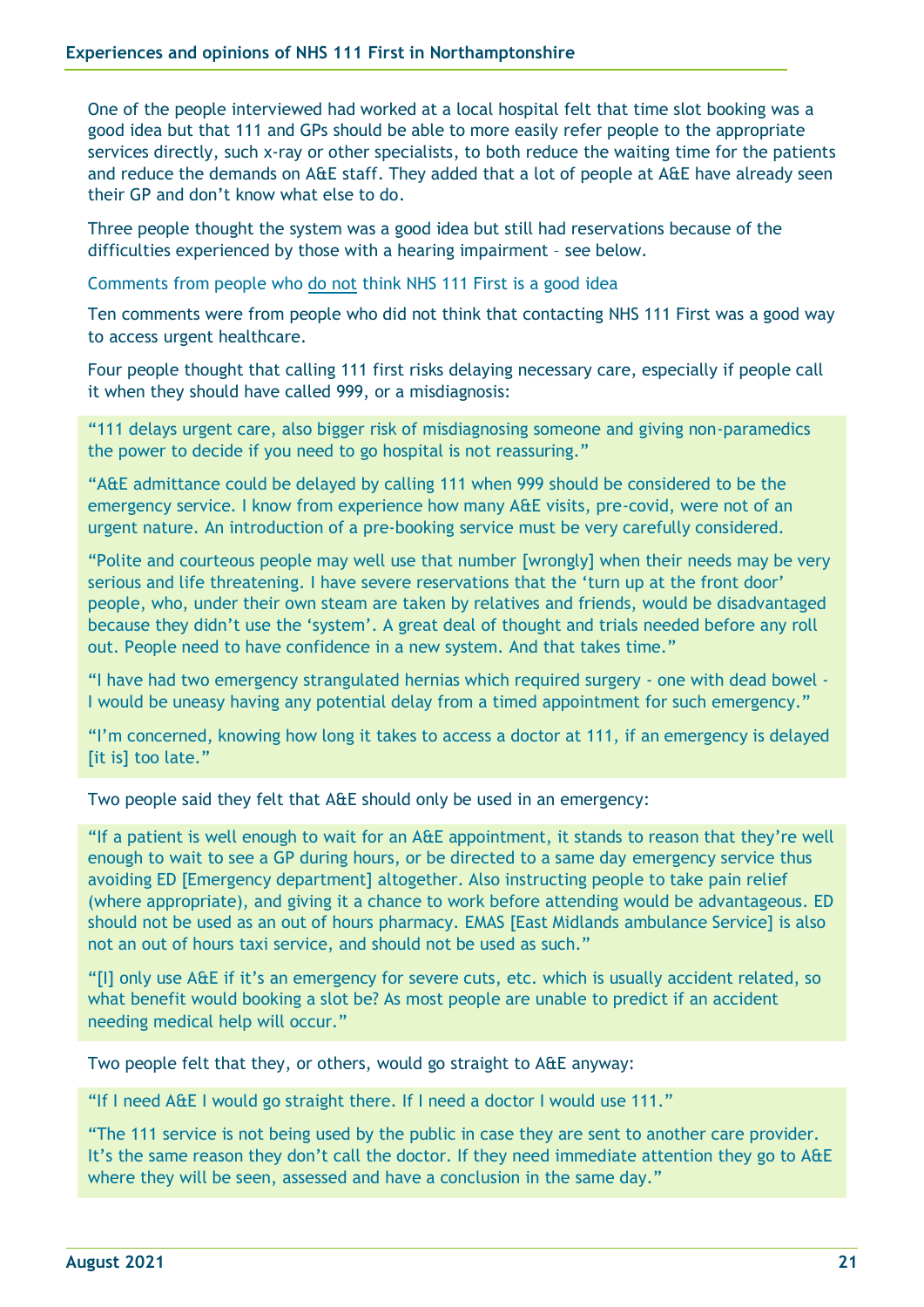One person felt that 111 did not give good advice and another that people will avoid going to A&E even if they can have an appointment:

"111 provides no sensible medical advice, it is staffed by non-qualified people who read off a script and look up symptoms on the NHS website and read out findings and then "make recommendations" which are totally pointless. It is a complete waste of time and money."

"People avoid A&E due to wait times even with appointments."

One person found 111 helpful out of hours:

"My surgery isn't open in the evenings or at weekends so it was great to be able to get a prescription from 111 on Friday evening to collect on Saturday morning."

Two more people highlighted the difficulties experienced by those with a hearing impairment – see below.

Comments from those with a hearing impairment

Ten people who said they had a hearing or sight impairment gave a comment, five or which were about the issues people with a hearing impairment or hearing loss experience when using 111.

Three people highlighted that accessing the service was difficult for people with a hearing impairment, including the need to rely on others to phone for them and how they feel worried about falling ill or excluded from using services:

"An exclusively telephone-based service is actually worse than useless for someone like myself with profound hearing loss. I cannot respond to questions I cannot hear. As this now becomes the only method of approaching the medical professions it completely cuts off and isolates people like me and means I cannot get help when needed except by dialling 999."

"NHS 111 is not accessible for the deaf and hard of hearing who cannot hear on the telephone. What alternative methods have been put in place? We shouldn't have to worry about finding people to telephone on our behalf especially for families that all have some level of hearing loss. Accessible Information Standard 2016 is definitely being followed through with a lot of services."

"Having a hearing loss and lip read to communicate it is very difficult accessing the NHS Services as almost all involves telephone or video calls. Even with booking appointment online access to individual support, i.e. BSL interpreter or lip speaker to attend appointments to help with communication is not clear. I am always apprehensive about falling ill and having to use the services. Having to rely on friends and family to telephone on our behalf should not be an option, we need to be independent and all services should cater for this."

One person explained that they cannot use the telephone and how they had previously not received a call back and lot trust in the system.

"I have phone anxiety as well as being hard of hearing so I won't use the phone to call 111. When I also was able to use the phone I made a call and was told I would get a call back - I never received that call. After that I don't have any trust and I certainly won't be using the system again."

One person suggested more was done to increase the awareness of the needs of deaf people.

"There definitely needs to be a lot more deaf awareness within the Health Service. I have really struggled to arrange face to face appointments with GPs and communicate with people wearing face masks, during Covid,"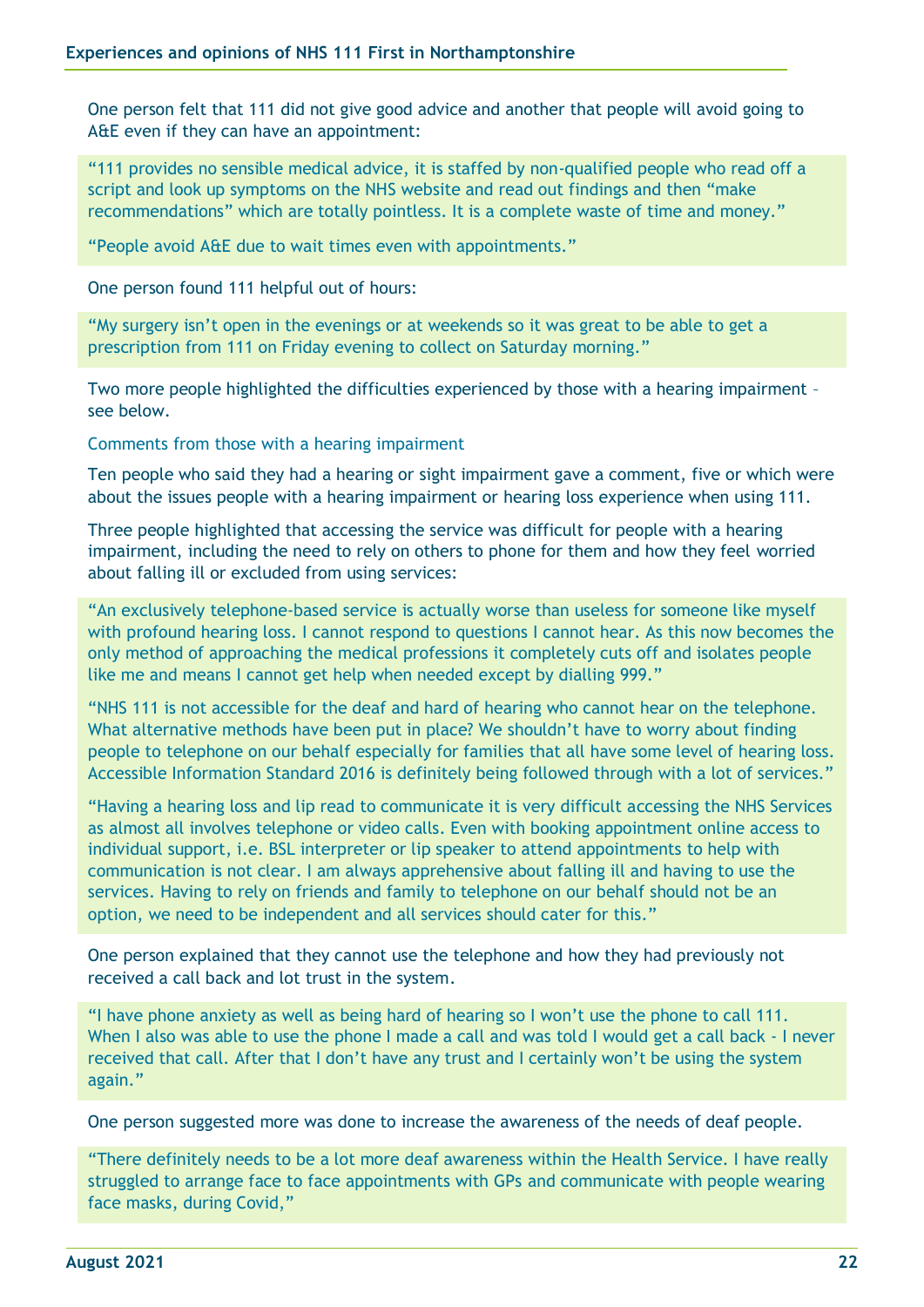*Views and experiences of those who had needed A&E but did not call 111 before attending*

In addition to giving us reasons why they did not call 111 before attending A&E, two people shared their views about NHS 111 First:

"If you are able to book a slot does this speed up waiting times or just stagger intakes for staff? It could be a good idea, but people may expect to be seen quicker as I would assume a slot is similar to an appointment. Possibly calling it a triage line will help people understand what it is and feel more inclined to call?"

"This is good unless it's life threatening"

### <span id="page-22-0"></span>**Experiences of 111 shared through other surveys**

Healthwatch England ran a national survey asking people about their experiences of NHS 111 during December 2020 and January 2021. Eleven people from Northamptonshire responded. All experiences were from within one year of the time of asking, with five having taken place within the last month, so since the NHS 111 First pilot was launched in Northamptonshire.

Two other shared their feedback of NHS 111 in Northamptonshire with Healthwatch England in their general survey about health and care experiences, one in January 2021 and one in June 2021.

#### Recent experiences (since November 2020)

Four of the five 111 survey respondents called 111 directly. One was told to call 111 by their GP surgery but they did not as they preferred to speak to their GP. Four were 50-64 years old and one was 65-79 years old. Of the four recent experiences on phoning 111:

- Two called 111 because they didn't think it was a 999 emergency and two because they wanted advice or reassurance on what to do next.
- Three calls were answered within 5 minutes, and one within one minute.
- Three received a call back from a medical professional (two within 30 minutes and one within one hour) and one was advised to go to A&E/a minor injuries unit/an urgent treatment centre.
- All four felt that 111 gave them or their loved one the help they needed and rated their experience as 'very good'.
- One of the five knew that 111 could book them a time slot at A&E and learnt this through an online search for 111 (late December/early January experience).
- None knew that 111 could book same day appointments with a GP.
- After learning that 111 can book an appointment with a GP or A&E time slot, three were very likely and one was somewhat likely to call 111 next time they had an urgent medical problem (one was undecided).

When asked what went well and what could be improved, the four gave the following positive comments:

"They did not ring back [but] they stayed with me on the phone as [I was] alone - no improvements needed."

"I got medication from out of hours. Thank you NGH [Northampton General Hospital]."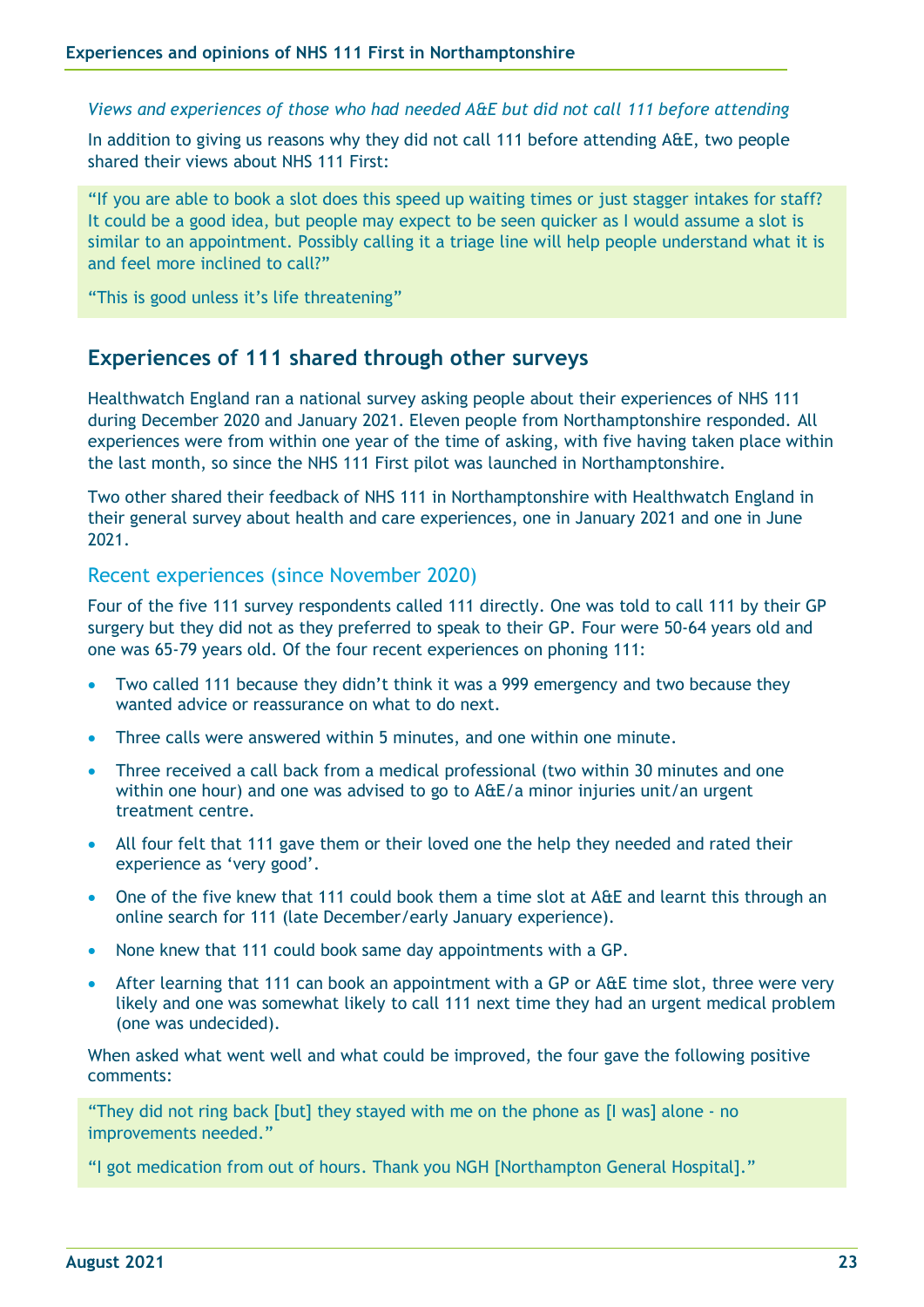"Excellent service. I phoned 111, was directed to an email service, which I completed, was phoned back within minutes then a doctor called me [and] arranged antibiotics to be collected. Fantastic."

"[I had a] 3 hour wait for a local doctor to speak [to me] on [the] phone, but I knew that [they are] overworked and [I was] told to go to A&E. I did get the virus [and] spent 15 days in hospital. I'm very grateful to everybody in the NHS."

The two people that shared their experience of calling 111 in the general survey had difficulty getting the care they needed. One described experiencing a long wait when they felt the situation was urgent:

"Why bother to encourage people to phone 111 instead of going to A&E when 111 tell you there is going to be a NINE HOUR WAIT before anyone calls you back? Ambulance was a SIX HOUR wait and YES it was an EMERGENCY. Call handlers working from scripts that are NOT fit for purpose. A 92 year old man who fell and banged his head and had become confused and was vomiting....not an emergency????" *– January 2021*

### Experiences from earlier in 2020

- Three of the five 111 survey respondents who called 111 **earlier in 2020** said their experience had been poor or very poor and that 111 did not give them the help they needed.
- Two had a good or very good experience and one person who did not tell us when they'd used the service had a mixed experience.
- One person knew that 111 could book them a time slot at A&E or a same day GP appointment, which they had learnt through a TV, radio or social media message.
- After learning that 111 can book an appointment with a GP or A&E time slot, one was very likely, one somewhat likely, one somewhat unlikely and one unlikely to call 111 next time they had an urgent medical problem (two were undecided).

*Positive comments from these earlier experiences:*

"We had 111 doctors out about three times and they were all wonderful."

#### *Negative comments from earlier experiences:*

"Questions appeared to be out of context and based on algorithms rather than the actual situation. Outcome was to attend A&E, which was inappropriate advice. We were left thinking that the call handler had no experience or knowledge."

"Called at 7pm. Waited up hours for call back, which eventually came at 5am."

#### *Mixed experience from an unknown time:*

"Called 111 as my son was being sick and vomiting blood and running to the loo. He'd been like this all day after eating a ham sandwich that he said tasted funny. They sent an ambulance. The ambulance staff didn't know what to do. They said it was our choice whether to go to A&E. We aren't medically trained. How could it be our choice? A&E at Kettering General Hospital were horrible. They were very critical of 111 and said they were a c\*\*p service and simply sent everyone to A&E. They offered no support. They sat my son on a chair while he had severe cramps and was still being sick while they gossiped about 111. We left and went to the urgent care in Corby, which was far better. 111 were good but the service clearly isn't respected by other NHS workers who take it out on patients."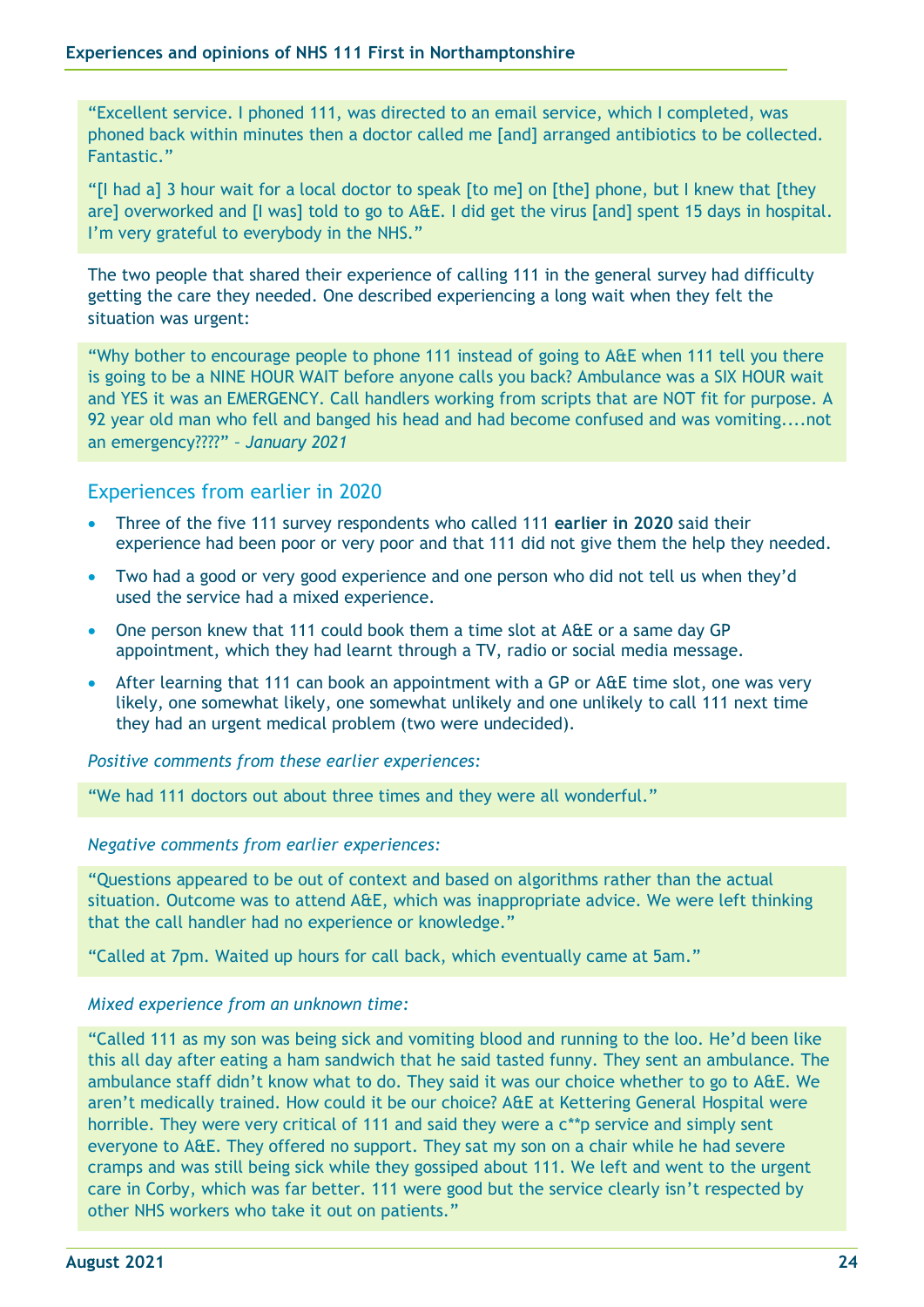# <span id="page-24-0"></span>**Acknowledgements**

We are very grateful to all those who took the time to share their views and experiences with us. We would especially like to thank all who shared our survey, including:

- Deafconnect for sharing the survey with their Hard of Hearing clients.
- All the organisations and people who shared the survey on social media.

We also thank Healthwatch England for sharing their survey data with us.

# <span id="page-24-1"></span>**About Healthwatch North and West Northamptonshire**

Healthwatch North and West Northamptonshire is the local independent consumer champion for health and social care. We are part of a national network of local Healthwatch organisations. Our central role is to be a voice for local people to influence better health and wellbeing and improve the quality of services to meet people's needs. This involves us visiting local services and talking to people about their views and experiences. We share our reports with the NHS and social care, and the Care Quality Commission (CQC) (the inspector and regulator for health and social care), with recommendations for improvement, where required.

Our rights and responsibilities include:

- We have the power to monitor (known as "Enter and View") health and social care services (with one or two exceptions). Our primary purpose is to find out what patients, service users, carers and the wider public think of health and social care.
- We report our findings of local views and experiences to health and social care decision makers and make the case for improved services where we find there is a need for improvement
- We strive to be a strong and powerful voice for local people, to influence how services are planned, organised and delivered.
- We aim to be an effective voice rooted in the community. To be that voice, we find out what local people think about health and social care. We research patient, user and carer opinions using lots of different ways of finding out views and experiences. We do this to give local people a voice. We provide information and advice about health and social care services.

Where we feel that the views and voices of Healthwatch North and West Northamptonshire and the people who we strive to speak on behalf of are not being heard, we have the option to escalate our concerns and report our evidence to national organisations including Healthwatch England, NHS England and the Care Quality Commission.

**Find out more at [www.healthwatchnorthamptonshire.co.uk](http://www.healthwatchnorthamptonshire.co.uk/)**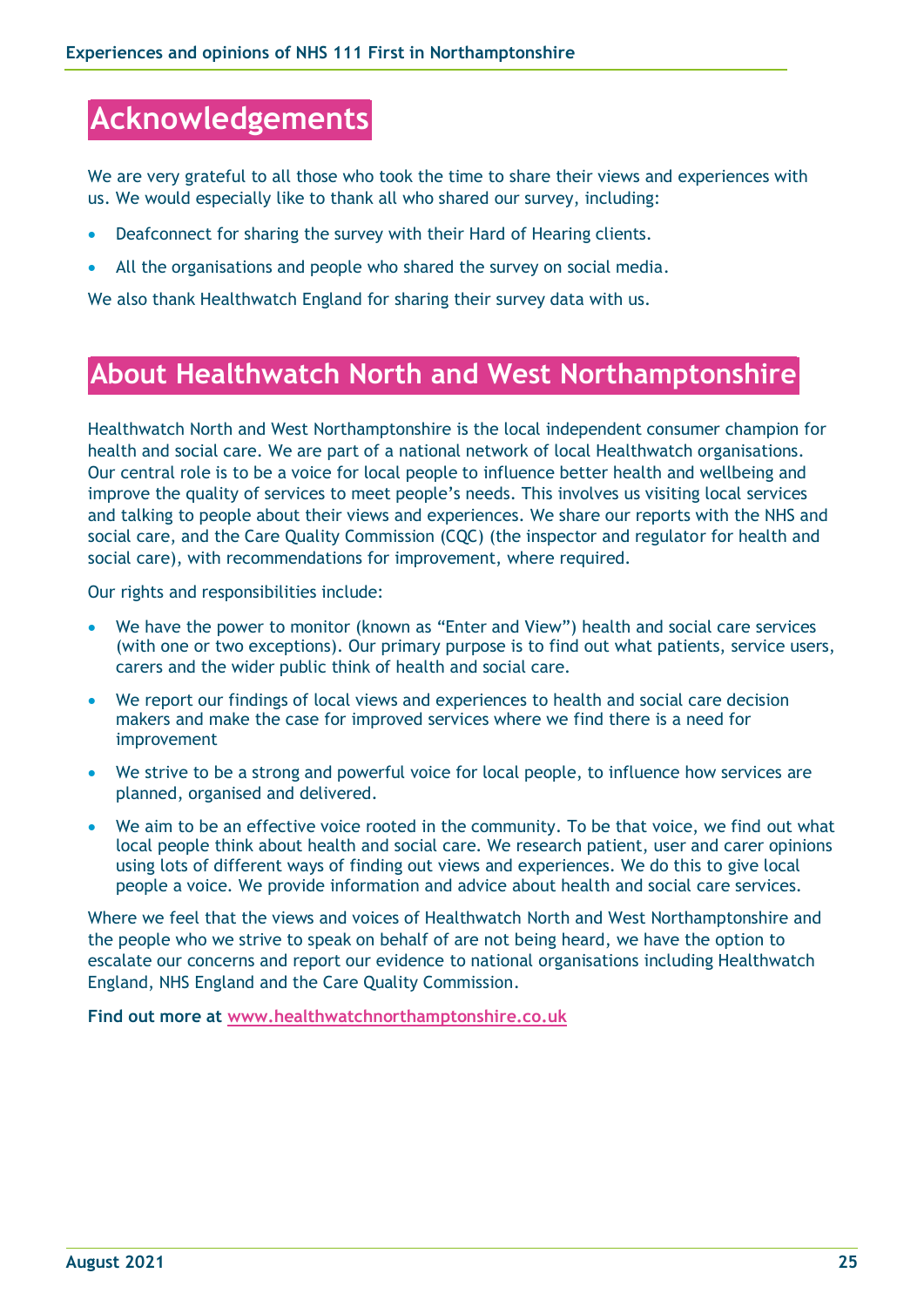# <span id="page-25-0"></span>**About Connected Together**

**Connected Together Community Interest Company (CIC) is the legal entity and governing body for Healthwatch North and West Northamptonshire.**

The remit of the Connected Together CIC includes:

- Contract compliance
- Legal requirements
- Financial and risk management
- Sustainability and growth
- Agreeing strategy and operations
- Agreeing policies and procedures



Connected Together CIC is a social enterprise and a partnership between the University of Northampton and Voluntary Impact Northamptonshire. It aims to be first for community engagement across the county of Northamptonshire and beyond.

By using our expertise and experience, we can help you in delivering community engagement programmes including workshops, research, surveys, training and more. Contact us to find out how we can help your community.

We welcome ideas and suggestions for projects that benefit Northamptonshire and its community.

**Find out more at [www.connectedtogether.co.uk](http://www.connectedtogether.co.uk/)**







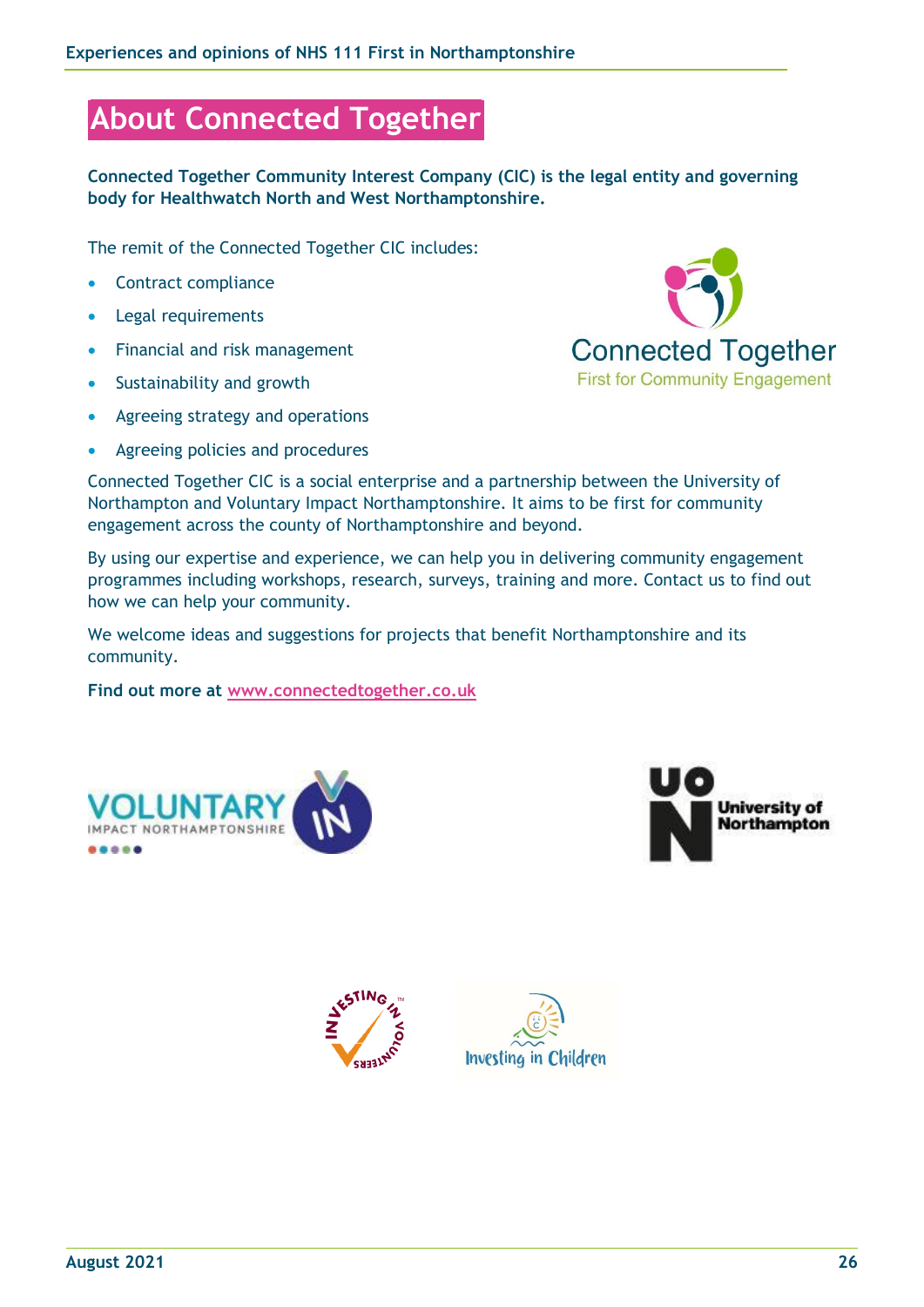# <span id="page-26-0"></span>**Appendix 1 – Survey questions**

- 1. Did you know NHS 111 could book you or your loved one a time slot to visit A&E? Yes No Not sure
- 2. Do you think contacting NHS 111 first to book a time slot at A&E before attending in person is a good way of accessing urgent healthcare services? Yes No Not sure
- 3. Knowing that NHS 111 can book you a time slot for A&E or an appointment with a GP, how likely are you or your loved one to call 111 next time you/they have an urgent medical problem?

| Very likely   | Somewhat likely | <b>Neutral</b> | Somewhat unlikely |
|---------------|-----------------|----------------|-------------------|
| Very unlikely | Not sure        |                |                   |

4. Please tell us which gender you identify with Man Woman Non-binary Prefer to self-describe Prefer not to say

| 5. Please tell us which age category you fall into |                |                |                   |
|----------------------------------------------------|----------------|----------------|-------------------|
| 13 to 15 years                                     | 16 to 17 years | 18 to 24 years | 25 to 49 years    |
| 50 to 64 years                                     | 65 to 79 years | $80+$ years    | Prefer not to say |

- 6. Please select your ethnicity from the list below Arab Asian/Asian British: Bangladeshi Asian/Asian British: Chinese Asian/Asian British: Indian Asian/Asian British: Pakistani Asian/Asian British: Any other Asian/Asian British background Black/Black British: African Black/Black British: Caribbean Black/Black British: Any other Black/Black British background Gypsy, Roma or Traveller Mixed/Multiple ethnic groups: Black African and White Mixed/Multiple ethnic groups: Black Caribbean and White Mixed/Multiple ethnic groups: Asian and White Mixed/Multiple ethnic groups: Any other Mixed/Multiple ethnic background White: British/English/Welsh/Scottish/Northern Irish White: Irish White: Any other White background Any other ethnic group Prefer not to say
- 7. Do you consider yourself to have a hearing or sight impairment? Yes No Prefer not to say
- 8. Since 23 October 2020, have you felt you needed to attend A&E? Yes - Goes to Q9 No - Goes to Q21 Not sure - Goes to Q9
- 9. If you have needed A&E since 23 October: Did you call NHS 111 first? Yes - Goes to Q10 No - Goes to Q21 Not sure - Goes to Q21
- 10. If you did call 111: Were you booked into a time slot to attend A&E? Yes – Goes to Q11 No – Goes to Q12 Not sure – Goes to Q12
- 11. If you were given a time slot for A&E: How would you rate your experience of contacting NHS 111 and receiving a time slot? Very good Good Average Poor Very poor Not sure

Goes to Q13

12. If you were not given a time slot for A&E: What was the outcome of your call? Given a GP appointment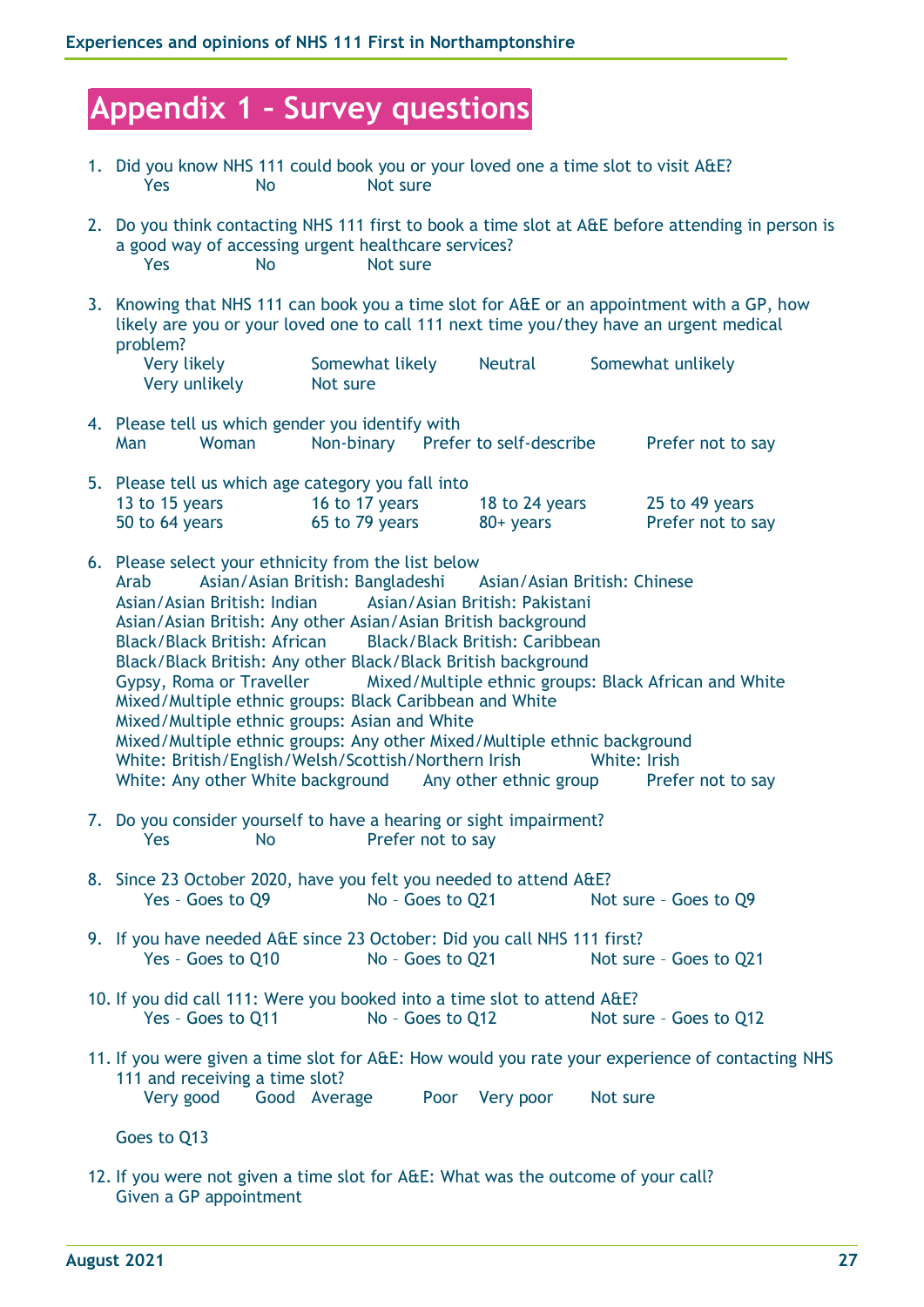Given a dental appointment Sent to an Urgent Care Centre Sent to another service An ambulance was sent Just given advice Something else (please tell us what)

Goes to Q21

- 13. If you were given a time slot: Did you attend the booked slot provided? Yes - Goes to Q15 No - Goes to Q14
- 14. If no: What prevented you from attending your booked slot?

Goes to Q20 and additional demographics

15. When you arrived at A&E, were they expecting you? Yes No Not sure

Carries on with Q16-20 and additional demographics

- 16. If they were expecting you, did A&E have the information you had provided to NHS 111? Yes No Not sure
- 17. Do you think the time you had to wait to be seen once you had arrived at A&E was reasonable?

Yes No Not sure

- 18. How would you rate your experience of attending A&E with a booked time slot? Very good Good Average Poor Very poor Not sure
- 19. Do you think having a booked time slot had an impact on how quickly you were seen within A&E?

Yes No Not sure

20. Please tell us a little more about your or your loved one's experience. What went well? What could be improved?

Go to Q22

- 21. Is there anything else you would like to tell us?
- 22. If you would be happy to be contacted to tell us more about your experience (through a phone call or focus group), please give us your email address or phone number

#### **Tell us a bit more about you**

By telling us more information about yourself or the person you are completing this survey for, you will help us better understand how people's experiences may differ depending on their personal characteristics. However, if you do not wish to answer these questions you do not have to.

- 23. Is your gender different to the sex that you were assigned at birth? Yes No Prefer not to say
- 24. Please tell us which sexual orientation you identify with Asexual Bisexual Gay Heterosexual/straight Lesbian Pansexual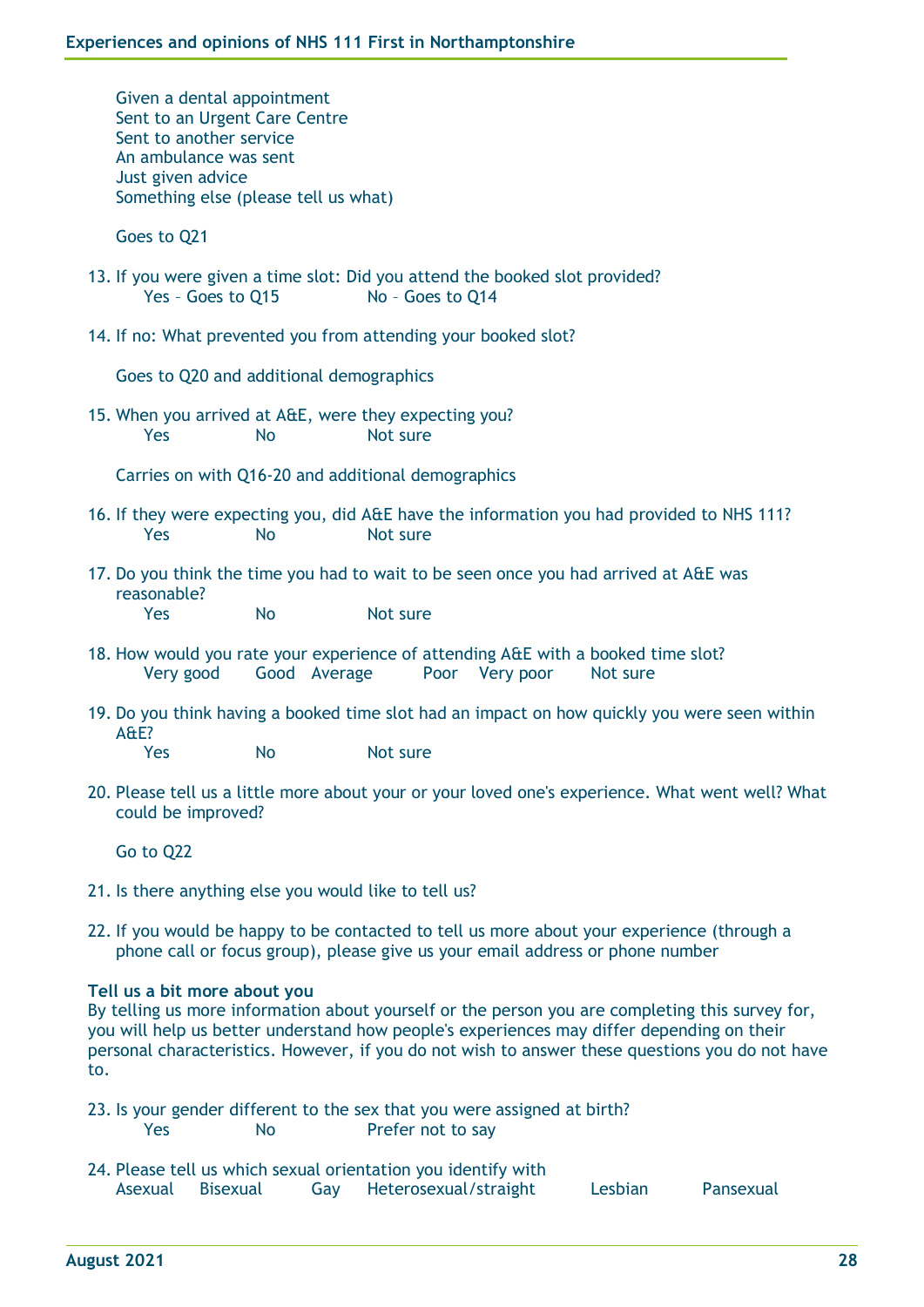Prefer not to say Prefer to self describe

- 25. What is your religion? No religion Christian (including Church of England, Catholic, Protestant and all other Christian denominations) Buddhist Hindu Jewish Muslim Sikh Any other religion Prefer not to say
- 26. Are you a refugee or asylum seeker? Yes No Prefer not to say
- 27. How would you describe your living situation? I live alone I live with friends and/or family I live in hospital I live in a care home I am homeless/a rough sleeper Other Prefer not to say
- 28. Do you consider yourself to be a carer (someone who provides unpaid care or support for a relative, friend or neighbour)? Yes No Prefer not to say
- 29. Do you consider yourself to have a learning disability? Yes No Prefer not to say
- 30. Do you consider yourself to have another disability? Yes No Prefer not to say
- 31. Do you consider yourself to have a long-term health condition? Yes No Prefer not to say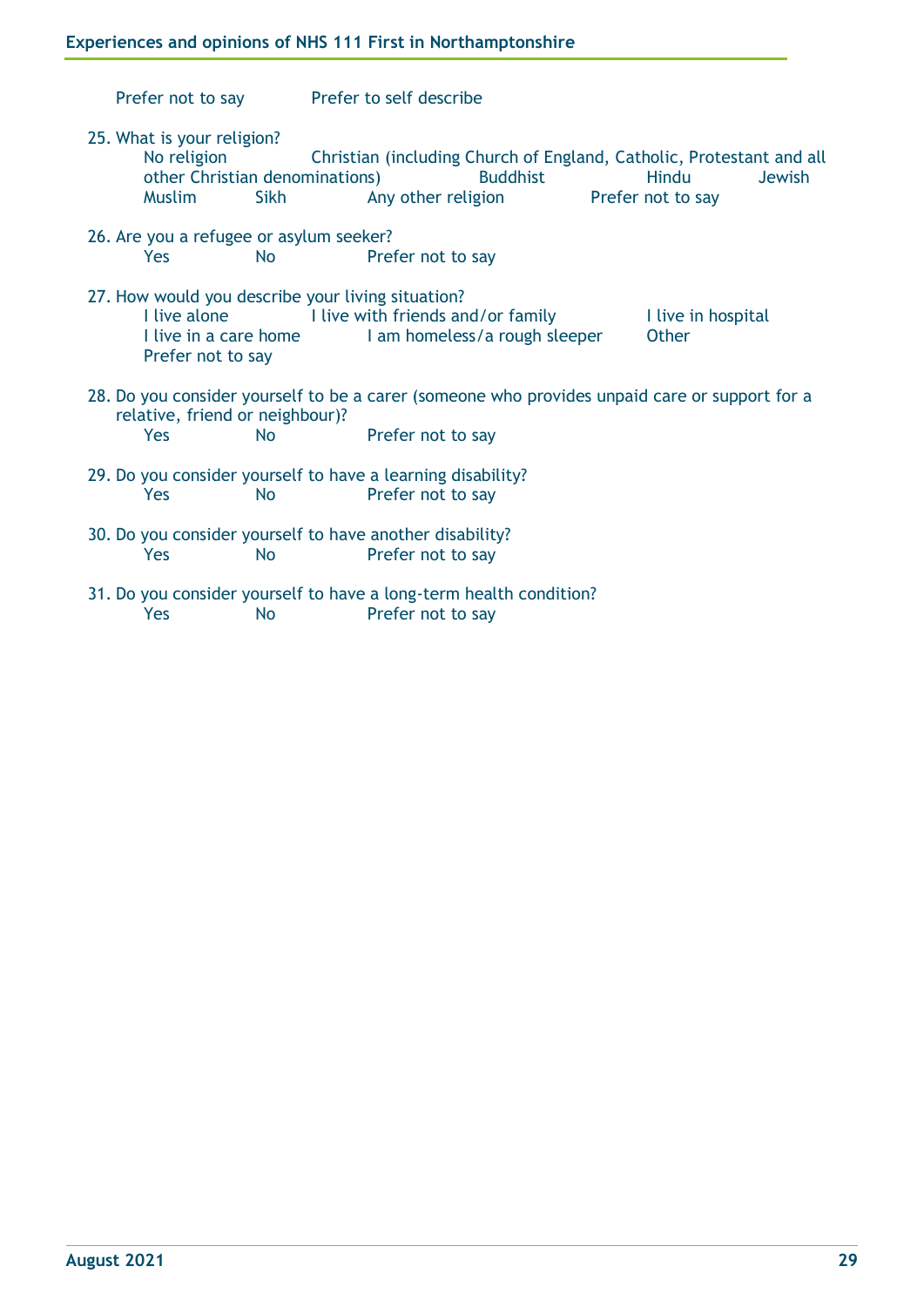# <span id="page-29-0"></span>**Appendix 2 – Survey respondent demographics**

# <span id="page-29-1"></span>**All survey respondents – basic demographics**



#### **Ethincity**

| White:<br>British/English/Welsh/Scottish/Norther                        |             | 77%, 95 |
|-------------------------------------------------------------------------|-------------|---------|
| White: Any other White background                                       | 8%, 10      |         |
| Mixed/Multiple ethnic groups: Black<br>Caribbean and White              | $6\%$ , 7   |         |
| Prefer not to say                                                       | 3%, 4       |         |
| White: Irish                                                            | $2\%$ , $2$ |         |
| <b>Black/Black British: African</b>                                     | $2\%$ , 2   |         |
| Black/Black British: Caribbean                                          | $1\%, 1$    |         |
| Black/Black British: Any other<br><b>Black/Black British background</b> | $1\%, 1$    |         |
| Asian/Asian British: Indian                                             | $1\%$ , 1   |         |
| Arab                                                                    | 1%, 1       |         |

#### **Hearing or sight impairment**

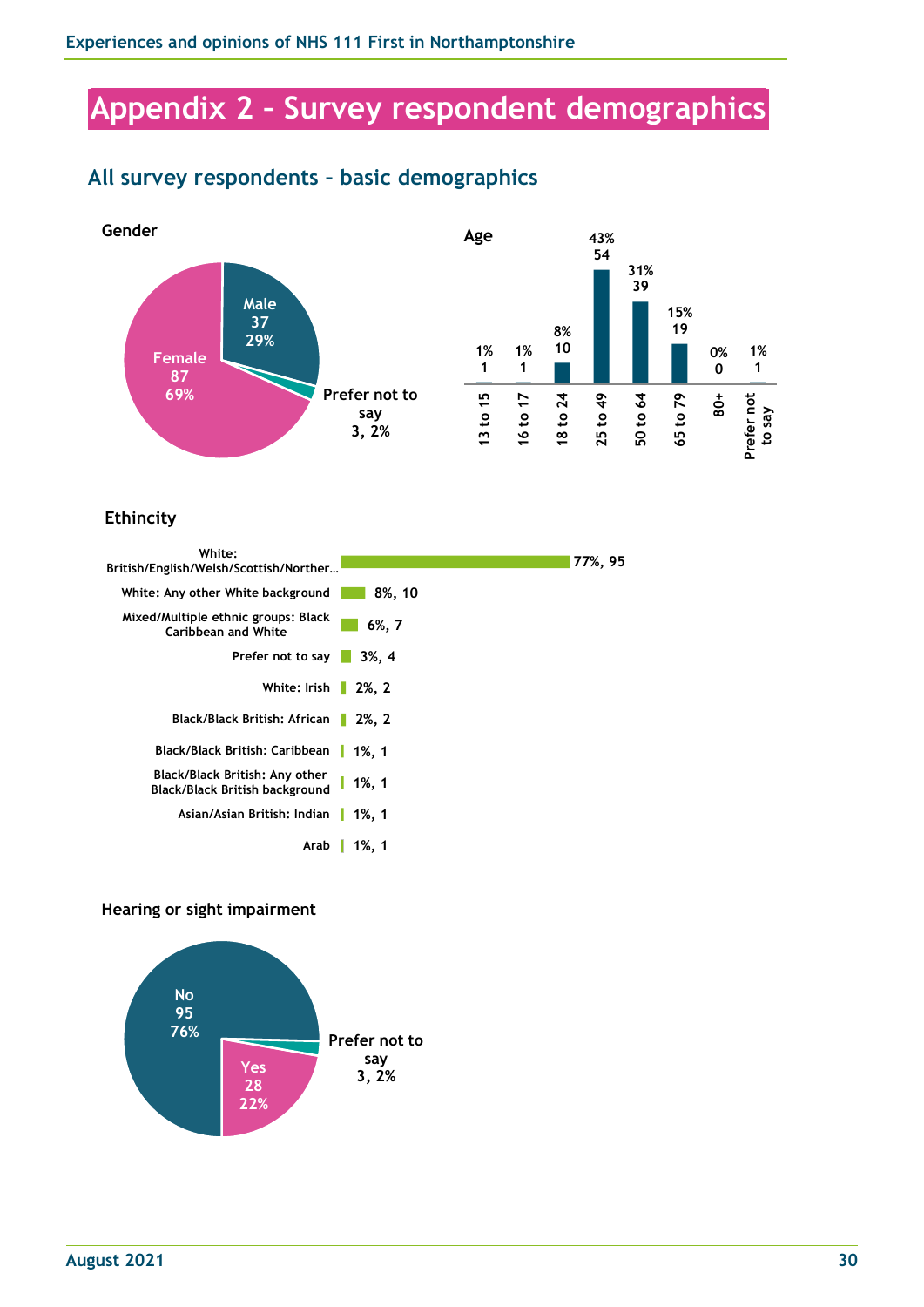# <span id="page-30-0"></span>**Basic and further demographics of those who attended an A&E time slot**





The one person who said they did have a hearing or sight impairment rated their experience of 111 and A&E as good.



The one person who said their gender was different to the sex they were assigned at birth rated their experience of 111 and A&E as very good. The two people who said they were bisexual rated their experience of 111 as very good and good, and of A&E as good.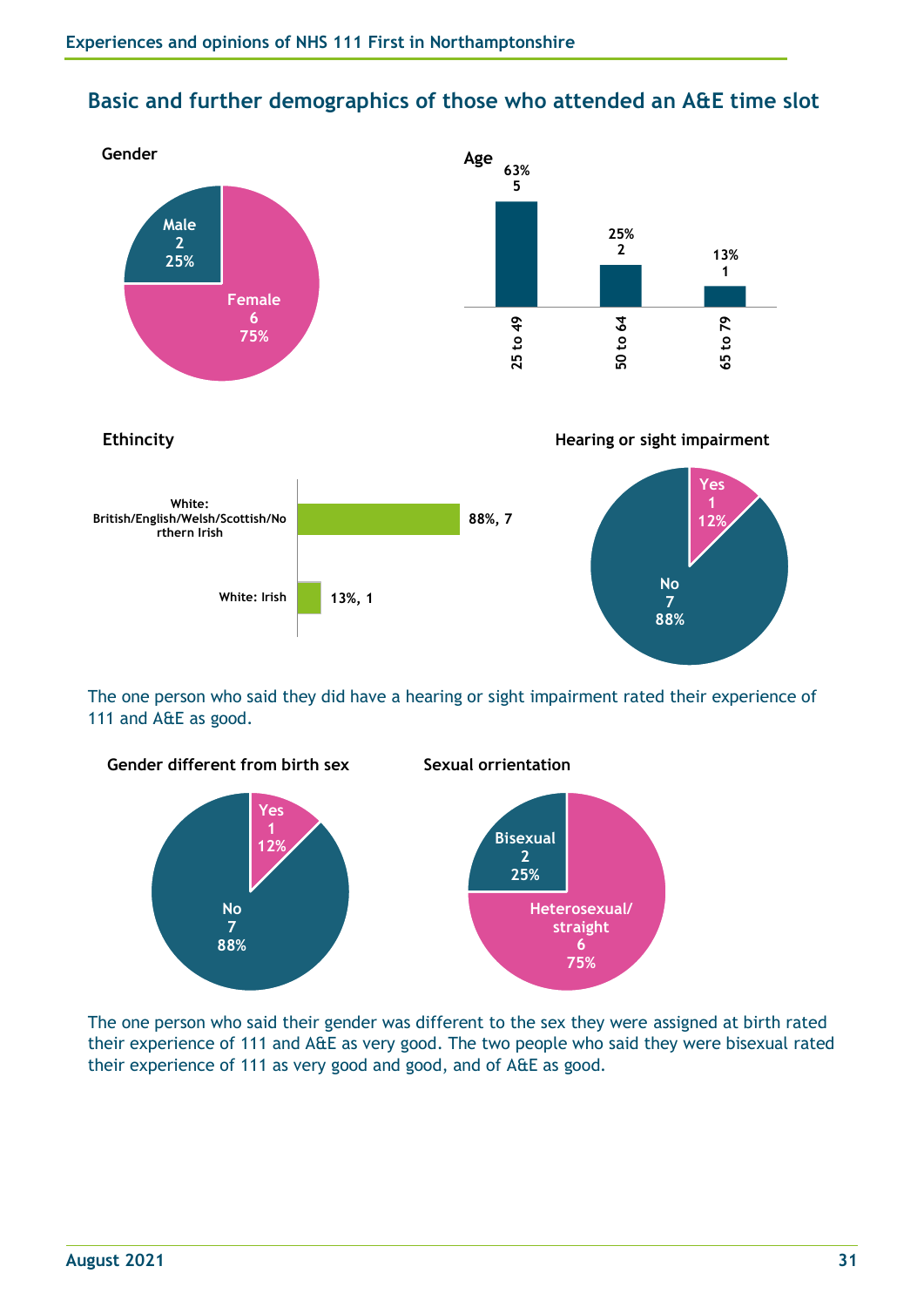

The one person who said they lived alone rated their experience of 111 and A&E as good. The three carers rated their experience of 111 as very good (two) and average (one). The carers rated their experience of A&E as good (two) and average (one).



**Long-term health condition**



**Another disability**



The one person who said they had a learning disability rated their experience of 111 and A&E as good.

The two people who said they had another disability rated their experience of 111 as good, and very good and of A&E as good.

The four people who said they had a long-term health condition rated their experience of 111 as very good (two), good (one) and average (one), and of A&E as good (three) and average (one).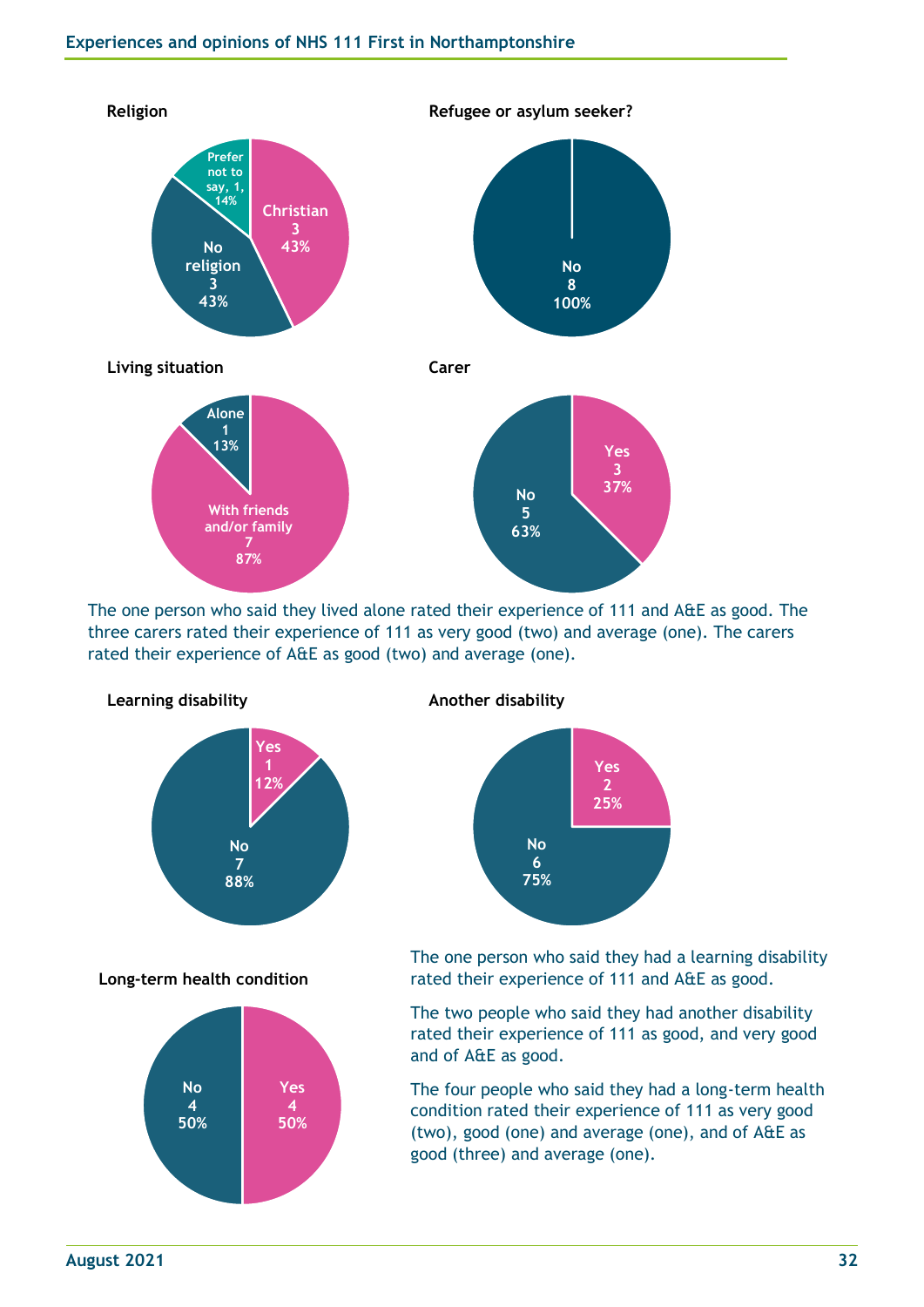# <span id="page-32-0"></span>**Appendix 3 – Interview notes**

#### *1. Female aged mid-60s with no pre-existing conditions – used NHS 111 and had a time slot booked at Kettering General Hospital A&E.*

#### What happened:

Called 111 because of a rolled ankle and wanted some advice. She could not walk and thought that she needed to go to A&E but as she was not 'dying' she called 111. She was triaged to attend 111 and booked for a slot with minor injuries. She said that initially she was seen really quickly but had to wait a while for her x-ray results. She felt the slot booking sped it up at the beginning but overall thought that it didn't make a difference time wise. She said that A&E was emptier than usual but this was probably because of the limited carers/families attending.

Opinion of time slot, what worked well and what could be improved:

She agreed that the A&E slots help to filter triage but didn't think it helped improve waiting times after this. She says that she feels it is still the wait with doctors/consultants approval/sign off that lengthens these times. As well as people being there who do not need to be. She thinks that unless it is not a clear emergency people should be 'sent away' and made to be triaged on the telephone by 111, although expressed this will put call centres under pressure instead.

She expressed that the care and attitude of the staff was really good, even if she did have to wait on it.

#### *2. Female aged mid-20s, carer to mother with Leukaemia – phoned 111 and mother was taken to Northampton General Hospital A&E via ambulance.*

#### What happened:

Had to call 111 for her mother. She is currently on a trial drug for Leukaemia; she gets really tired, really ill, and really run down after a session of this chemo. They are gradually increasing her dose and she is regularly admitted after treatment as her white blood cell count goes so low. She needed to go in but couldn't get her to A&E because she was so tired. She wasn't deteriorating so badly that she required immediate attention (her mother felt) so contacted 111 her mother also did not want to 'be a bother' by calling 999. Sometimes her GP is able to intervene if she is not that bad. 111 sent an ambulance and because they were aware of her background was admitted fairly quickly and had a blood transfusion.

What worked well and what could be improved:

She said that for people with an existing condition it is easier to access A&E/Ambulatory care and waiting times are lower. For anyone else she feels slot booking is a good idea and if her mother needed to wait in A&E she would have to be seen quickly as she attends only when it's really necessary. She said that she has also been to an urgent care hub where it is clearly signed on who/why you should attend- this should be reiterated in hospitals.

#### *3. Female aged mid-40s, carer to a man with Ataxia/Visually impaired/Hearing impaired/Wheelchair user/Speech slurred because of condition – phoned 111 and taken to Northampton General Hospital A&E via ambulance.*

#### What happened:

Cared-for fell out of wheelchair and banged the back of his head on a wall, she was with him at the time and this followed with a seizure. There was no blood (just a lump) and he is known to have seizures - she is trained to deal with this situation and has been his carer since he was in his twenties.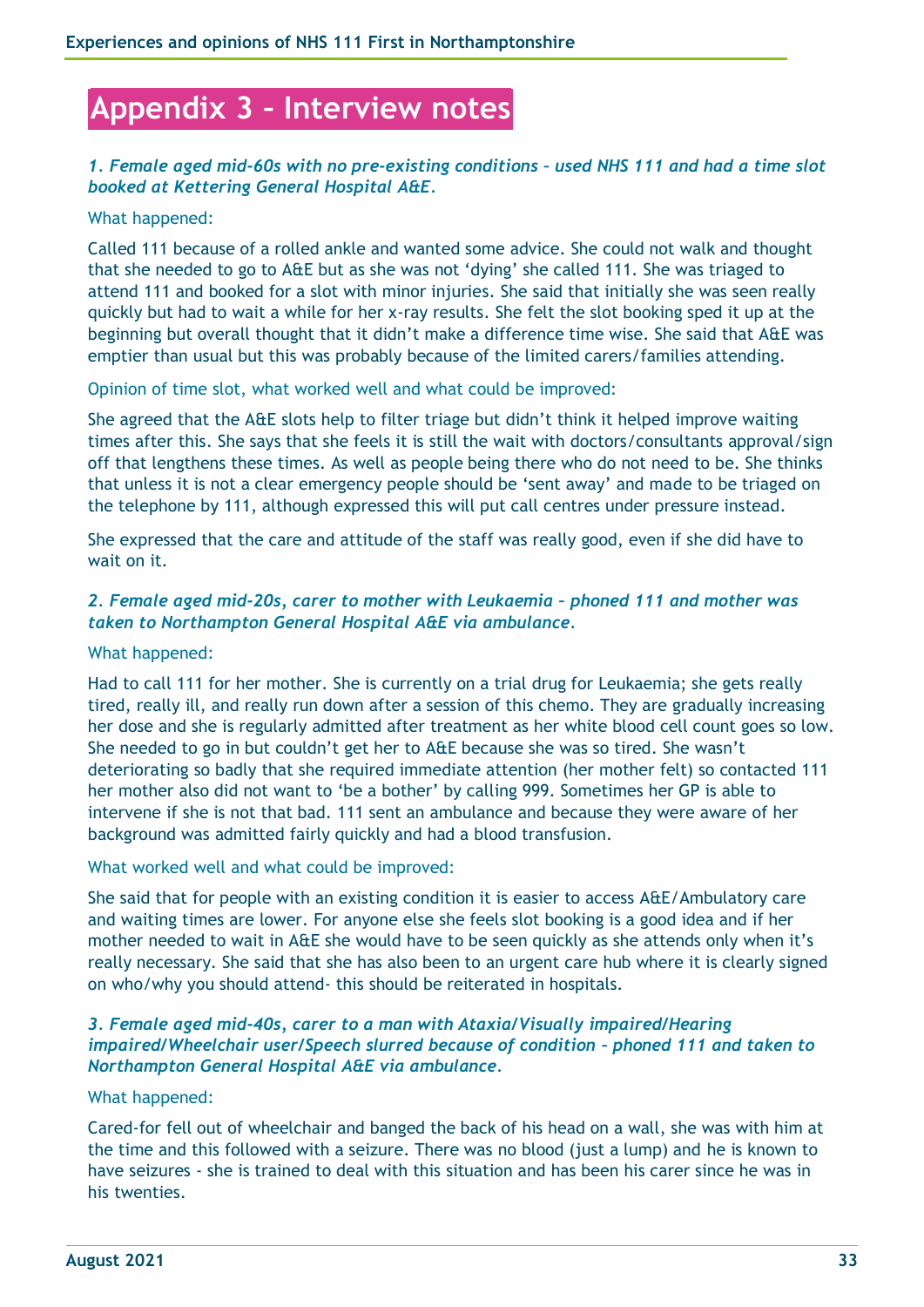Called 111 as he was not in any immediate danger. When he had previously called, he was hung up on twice because they failed to understand what he was saying because of his slurred speech (due to ataxia). He gave up and left it until Monday to speak with his GP, resulting in a 'higher up' urine infection/kidney infection. This was because he had been given the wrong tablets to take, if had the access or support when calling 111 sooner this could have been avoided.

"When a person has difficulty with all forms of communication there needs to be more support and intervention at the initial stages. If it is clear on the phone that someone is struggling to communicate there needs to be some sort of follow up to ensure that they are attended to. If someone is calling knowing they have these access issues, then it is obvious that the issue is urgent".

This time she called for advice as this seizure followed a bang on the head. They decided that an ambulance was necessary, but this took an hour to arrive, she said that she would have preferred a slot in A&E as she could have drove him there quicker. She felt that if he did not need to go to hospital, this would have been a waste of time for a paramedic to be sent to triage him, i.e. it could have been done more efficiently by another professional.

What worked well and what could be improved:

She wished she had the opportunity to have a slot booked in A&E and if people are triaged properly believes this is a good way to take pressure off A&E. She is aware that staffing is down and thinks that a campaign of some sort, calling people to healthcare could help, but in the current climate may be daunting. She adds that:

"GPs constantly sending patients to A&E instead of arranging appointments seems to impact waiting times the most."

It is good to see the info on the screen in A&E (it is the only thing to read) maybe some communication about slot booking would encourage people to call and be triaged that way rather than going to the GP or showing up at A&E. As the man she cares for is also visually impaired, she suggested that a speaker tannoy for information explaining why it is necessary to be there could help, or just someone to do this on entry.

#### **4. Male aged mid-60s with Dementia and hearing impaired (wife supporting with interview)** *– phoned 111 and taken to Kettering General Hospital A&E via ambulance.*

#### What happened:

General feedback/experiences of 111 - has recently used 111 after a fall.

His wife called 111 after he had a fall. He said that he had tried to call for another reason (earlier in the year) previously but could not hear all the options over the phone so asked that she called instead. This is not helped with his early onset dementia. This was raised when she called this time around and the caller said that they are told to go online. Not only can he not use anything online, he would also not be able to hear this very well when he was told to do so.

He was not in immediate danger but he had banged his head. Wife was worried because of his dementia that this may have a worsened effect on him so called 111 for advice. Because of his condition an ambulance was sent instead. Ambulance took half an hour to get there but he did not mind the wait. Once in the hospital he did not have to wait in any waiting room which he preferred as busy scenarios can really confuse him.

"I know it is because of my current condition that the NHS is more cautious with me. If I did not have dementia I think I would have been sent to A&E instead."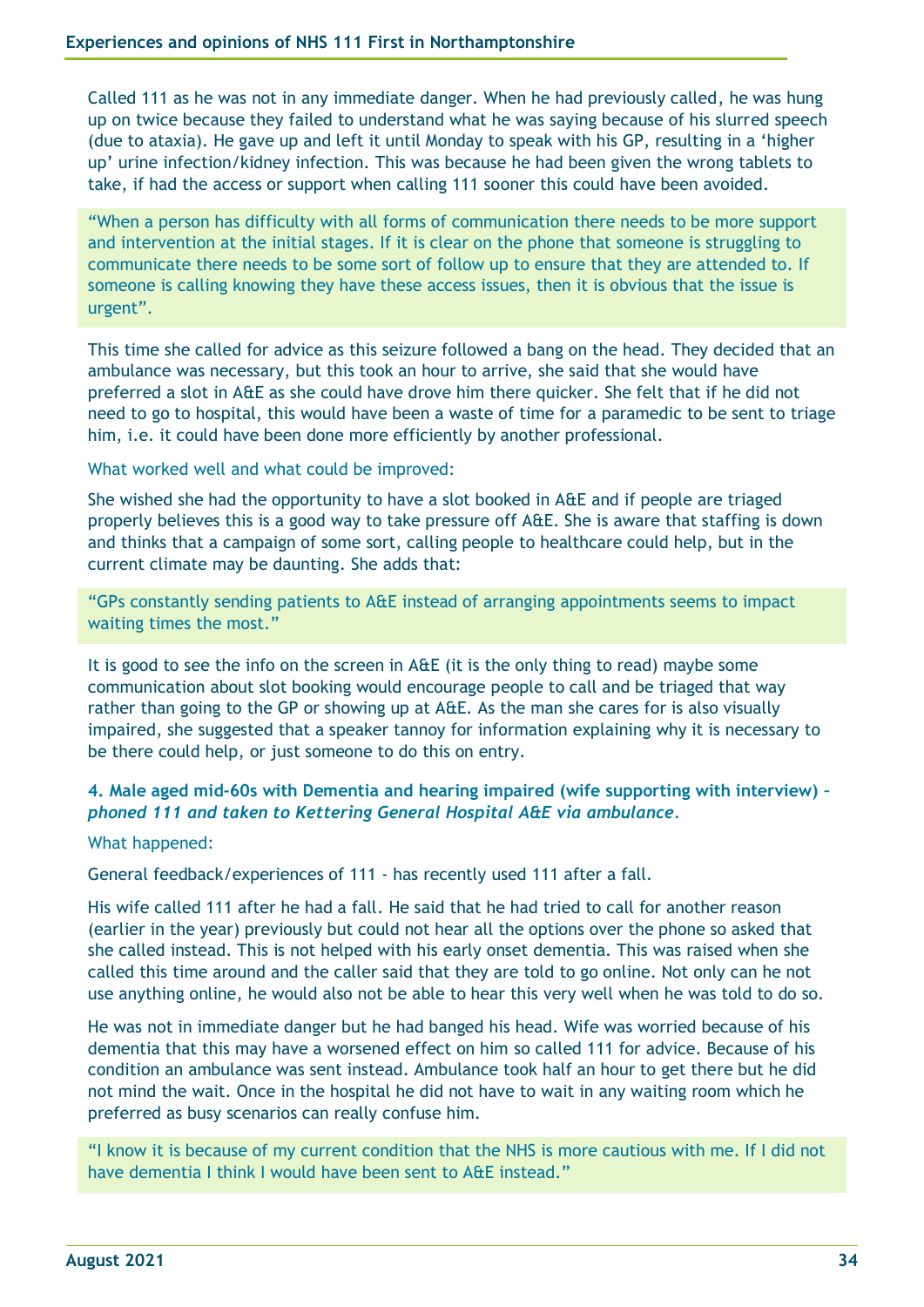He says that he is always seen and quickly and efficiently and always asked if he requires more support when he is admitted.

What worked well and what could be improved:

He has seen how busy A&E is and did not know that 111 can book you in for a timed slot. He said that if this was known people would probably be more inclined to call 111 rather than just show up. He felt it was clear that people were not there for an urgent issue.

Thinks that slot booking is a good idea if you are actually seen quicker, he thinks it would get people irate if they have a slot booked and it doesn't make any difference to the time waited. There also needs to be more support for those who cannot hear on the phone and just the option of going online is not good enough. There either needs to be someone in A&E who solely supports with deaf and blind people especially as people are not allowed to be accompanied. It would also help that if someone has accessibility issues there needs to be a separate service for this/their own 111 service.

#### *5. Female aged mid-30s with a learning disability – attended Northampton General Hospital A&E after advice from 111 (not through a time slot booking).*

#### What happened:

Telephoned 111 for an issue with her stomach after she couldn't get a GP appointment. She was given a call back from her doctor and told her if the pain persisted to attend A&E (this was advised if became urgent), no slot booking was offered. She said that all the options on the phone confused her so much that she just pressed anything and they eventually put her through to where she needed to be. She said that it would help if there was an option saying if you are unsure about what you are being asked, please press… whatever. She attended A&E and was told it could be a side effect from her current (newly prescribed) medication. A replacement was given. She said that this could have been done over the phone when she first spoke to the doctor and could have saved her the wait, anxiety, and the doctor's time in A&E.

What worked well and what could be improved:

She didn't think that slot booking was neither a bad or good idea but was upset about the fact that she was told by the receptionist at A&E that because she had capacity (in her eyes), that her carer could not stay, which she managed to deal with but sat extremely nervous and unsure. She doesn't like that she had to explain that she has a learning disability to everyone.

She does not like hospitals and would prefer other options such as appointments (as this is more structured) and that A&E is for people who have an injury or a concern that could cause death. She only called 111 because she was in so much pain and did not want to call 999 as it makes her too nervous.

#### *6. Female aged mid-30s – attended Northampton General Hospital A&E for two-year-old child after advice from 111 (not through a time slot booking).*

#### What happened:

General feedback/experience of 111 - contacted 111 around Christmas (2020) after constant sickness in two-year-old child.

Contacted 111 for advice as it happened on a weekend. Was given a call back from a doctor who said to monitor the child. The sickness continued into the next day, phoned 111 for a second time who again said to monitor but if she notices other issues, such as fatigue, goes off water, sleepy, to attend A&E (no mention of phoning back to get a time slot).

She attended A&E and the child was diagnosed with gastroenteritis and they were told it should pass in a few days, the child's vitals were fine and to keep them hydrated as much as possible.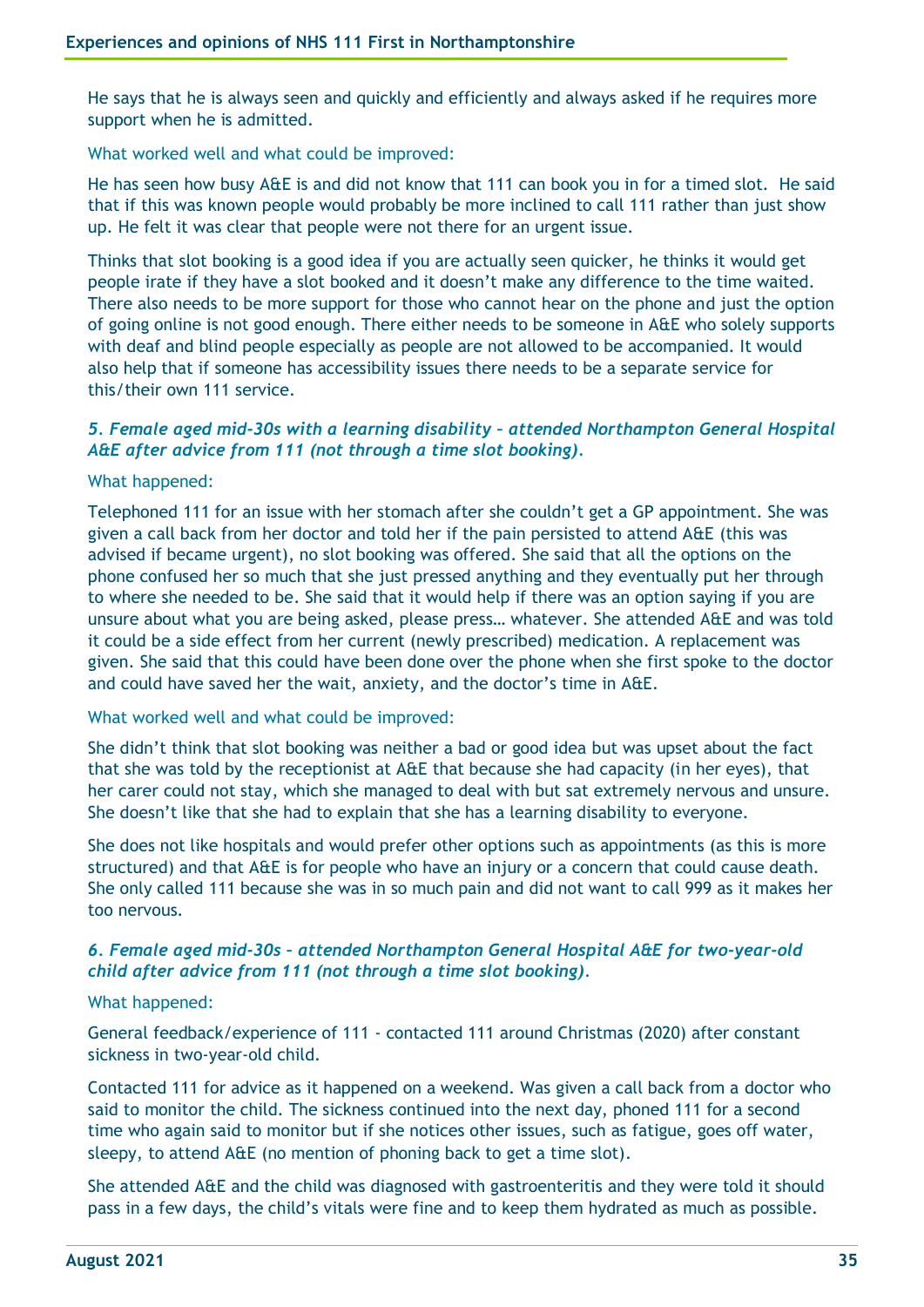The parent did not think a time slot would have helped in A&E:

"Children tend to be seen quicker than adults so I don't think that booking a time slot for children would make much difference."

What worked well and what could be improved:

No issue with 111 but would have preferred if someone could see her even if it was over video call as A&E seems to distress her child even more. She questioned whether this could be an option as it is for surgeries at the minute and would put people at ease. Side note: A&E does not have enough seating for parents and children.

Thinks slot booking is a good idea for adults and Covid in general as it (should) keep people apart more. She did notice an elderly man in A&E that needed support and was clearly confused but was not allowed to be accompanied. Thinks that one person should be allowed to stay with anyone attending A&E regardless of their condition and thinks that this should be taken forward as ONLY one person.

#### *7. Male aged early-50s did not attend A&E but called 111 on behalf of his son.*

Called 111 for his son who is 19 and had a severe headache (the son usually arranges everything for himself, but he did not want to on this occasion). He speaks Hindi but his English is good enough to hold an English conversation. He said that there was a lot of information to take on board not only with the automated message but also when the lady asked him about bleeding and being awake, etc. As someone who is not from this country, he found this difficult but also felt that they were questions for health professionals and could answer yes or no to both. He said that it would have been okay if the questions were simplified, so either a simpler version or having other languages available. He tried to use the online 111 service once but said it was "useless" and he prefers to talk to someone as it feels like something is being done.

#### *8. Hospital Radiographer*

No experience of attending A&E just working inside the hospital. Says that she agrees with the slot booking system but people need to be better filtered at 111 level. She says that 95% of people could instead have an appointment for an x-ray and that although it is quicker for patients, it puts a huge demand on staff. She added that GPs need to play a bigger role (mentions the understanding of knowing they are under pressure). They need to refer for appointments more rather than pushing to A&E. She said that a lot of people at A&E have already seen their GP and don't know what else to do. Adds that other staff can assist GPs rather than dismissing people for an appointment (aware that they are probably doing this, but feels it needs to be encouraged).